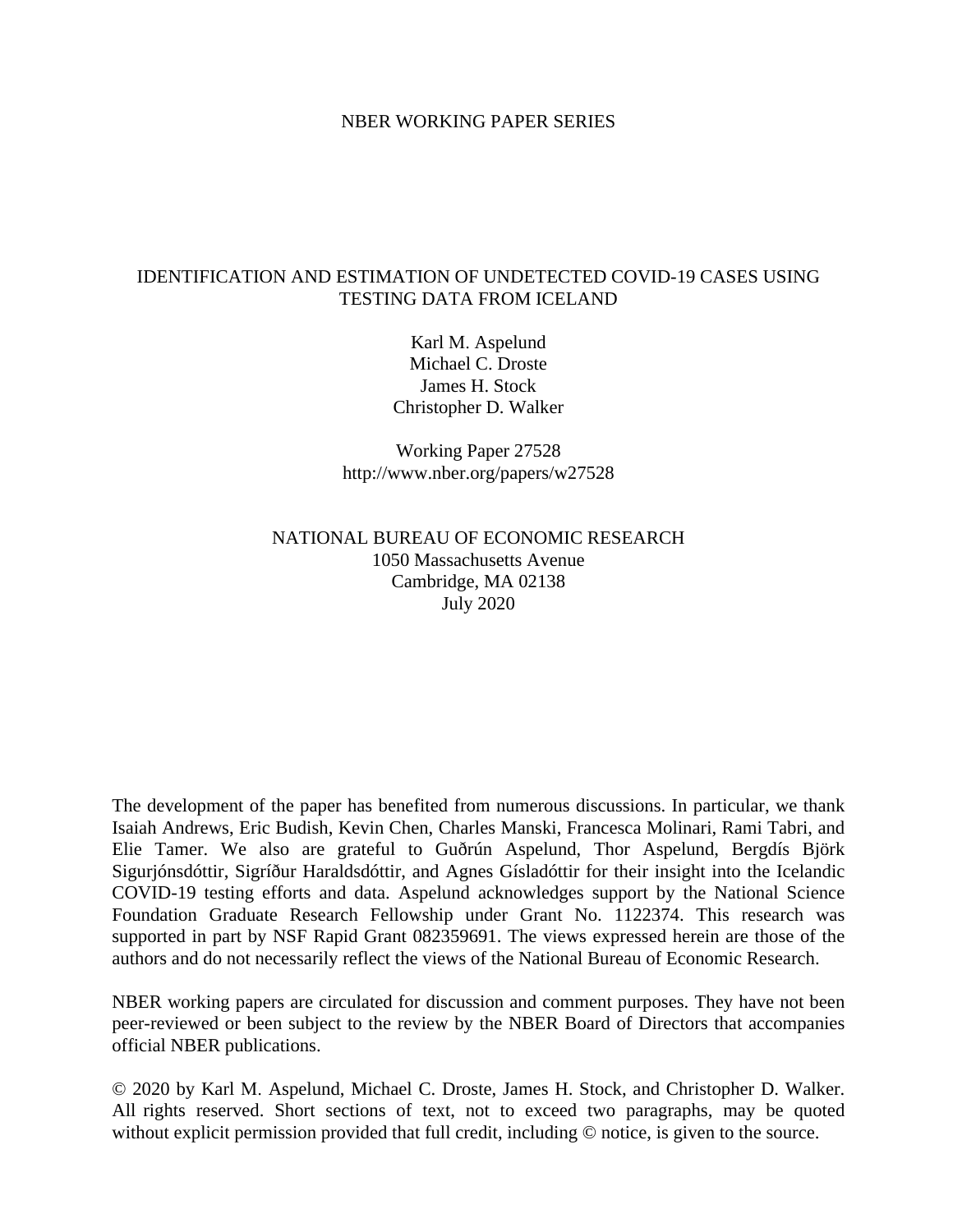Identification and Estimation of Undetected COVID-19 Cases Using Testing Data from Iceland Karl M. Aspelund, Michael C. Droste, James H. Stock, and Christopher D. Walker NBER Working Paper No. 27528 July 2020 JEL No. C14,C80,I18

### **ABSTRACT**

In the early stages of the COVID-19 pandemic, international testing efforts tended to target individuals whose symptoms and/or jobs placed them at a high presumed risk of infection. Testing regimes of this sort potentially result in a high proportion of cases going undetected. Quantifying this parameter, which we refer to as the undetected rate, is an important contribution to the analysis of the early spread of the SARS-CoV-2 virus. We show that partial identification techniques can credibly deal with the data problems that common COVID-19 testing programs induce (i.e. excluding quarantined individuals from testing and low participation in random screening programs). We use public data from two Icelandic testing regimes during the first month of the outbreak and estimate an identified interval for the undetected rate. Our main approach estimates that the undetected rate was between 89% and 93% before the medical system broadened its eligibility criteria and between 80% and 90% after.

Karl M. Aspelund Department of Economics MIT Cambridge, MA 02139 kmasp@mit.edu

Michael C. Droste Department of Economics Harvard University Cambridge, MA 02138 mdroste@fas.harvard.edu

James H. Stock Department of Economics Harvard University Littauer Center M26 Cambridge, MA 02138 and NBER James Stock@harvard.edu

Christopher D. Walker Department of Economics Harvard University Cambridge, MA 02138 USA cwalker@g.harvard.edu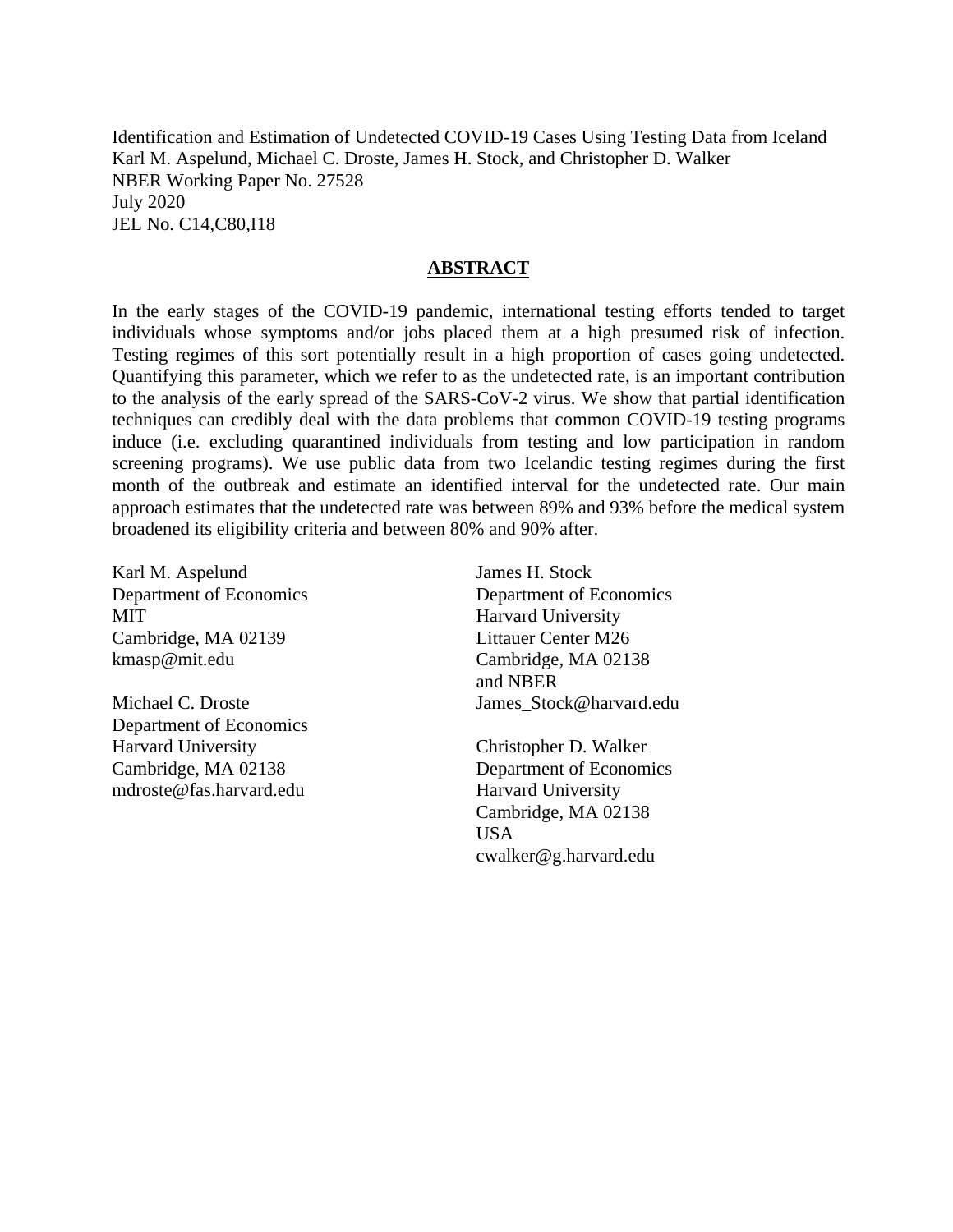# **1 Introduction**

Estimates of viral prevalence in the early stages of a pandemic are of vital importance because of their influence on the timing and stringency of public health interventions. In the first month of the COVID-19 outbreak — and, in many regions of the United States, even today — eligibility for testing was restricted to individuals thought to be at the highest risk of a positive diagnosis. For instance, in most of the U.S., testing was initially restricted to individuals presenting severe flu-like symptoms or a known contact with a confirmed infection.<sup>[1](#page-2-0)</sup> Narrow testing criteria lead to the possibility that a large share of the infected population are not eligible for testing and many cases go undetected by public health authorities. Consequently, health authorities have limited understanding of viral prevalence in the early stages of the pandemic. This concern is just as important as social distancing measures are lifted in many countries.

Our paper attempts to identify and estimate the share of infections that go undetected under these testing guidelines, a parameter that we call *the undetected rate*. We consider COVID-19 testing in Iceland because the operation of two distinct testing regimes provide valuable identifying information. The first testing regime, operated through the Icelandic medical system, targeted individuals with high presumed risk of infection with eligibility guidelines that closely resembled those in the United States and other developed countries. A second testing program was a voluntary program ran by deCODE Genetics, a biopharmaceutical company, that non-quarantined Icelanders qualified for. The firm also ran a separate random screening experiment on the Icelandic population. Both programs started within two weeks of Iceland's first confirmed infection.

Although deCODE Genetics testing data is informative about the ineligible subpopulation, it is insufficient to credibly point identify the undetected rate. Indeed, deCODE testing is voluntary, excludes quarantined individuals, and the random screening suffered from relatively low participation (approximately 34%). Motivated by these concerns, we derive two types of bounds for the undetected rate and estimate them using publicly available COVID-19 testing data and results published by Guð[bjartsson et al.](#page-16-0) [\(2020](#page-16-0)*b*). All results are from testing before the peak caseload of confirmed active infections was reached on April  $5<sup>2</sup>$  $5<sup>2</sup>$  $5<sup>2</sup>$  We also discuss the construction of a least-favorable confidence set for the bounds that overcomes limitations of COVID-19 testing data. In a related work, [Manski and Molinari](#page-16-1) [\(2020\)](#page-16-1) partially identify COVID-19 infection rates in the United States and Italy.<sup>[3](#page-2-2)</sup>

Across the approaches and over different time periods, we estimate a high undetected rate. One approach uses data from voluntary deCODE testing, and accounts for the exclusion of quarantined individuals and the over-representation of symptomatic individuals in the sample. We estimate

<span id="page-2-0"></span> $1$ The Centers for Disease Control and Prevention (CDC) in the United States recommend these testing criteria. See <https://www.cdc.gov/coronavirus/2019-nCoV/hcp/clinical-criteria.html>.

<span id="page-2-1"></span> $^{2}$ See publicly available case counts at <code><https://www.covid.is/data>.</code>

<span id="page-2-2"></span> $3A$  broad treatment of partial identification is presented in [Tamer](#page-17-0) [\(2010\)](#page-17-0).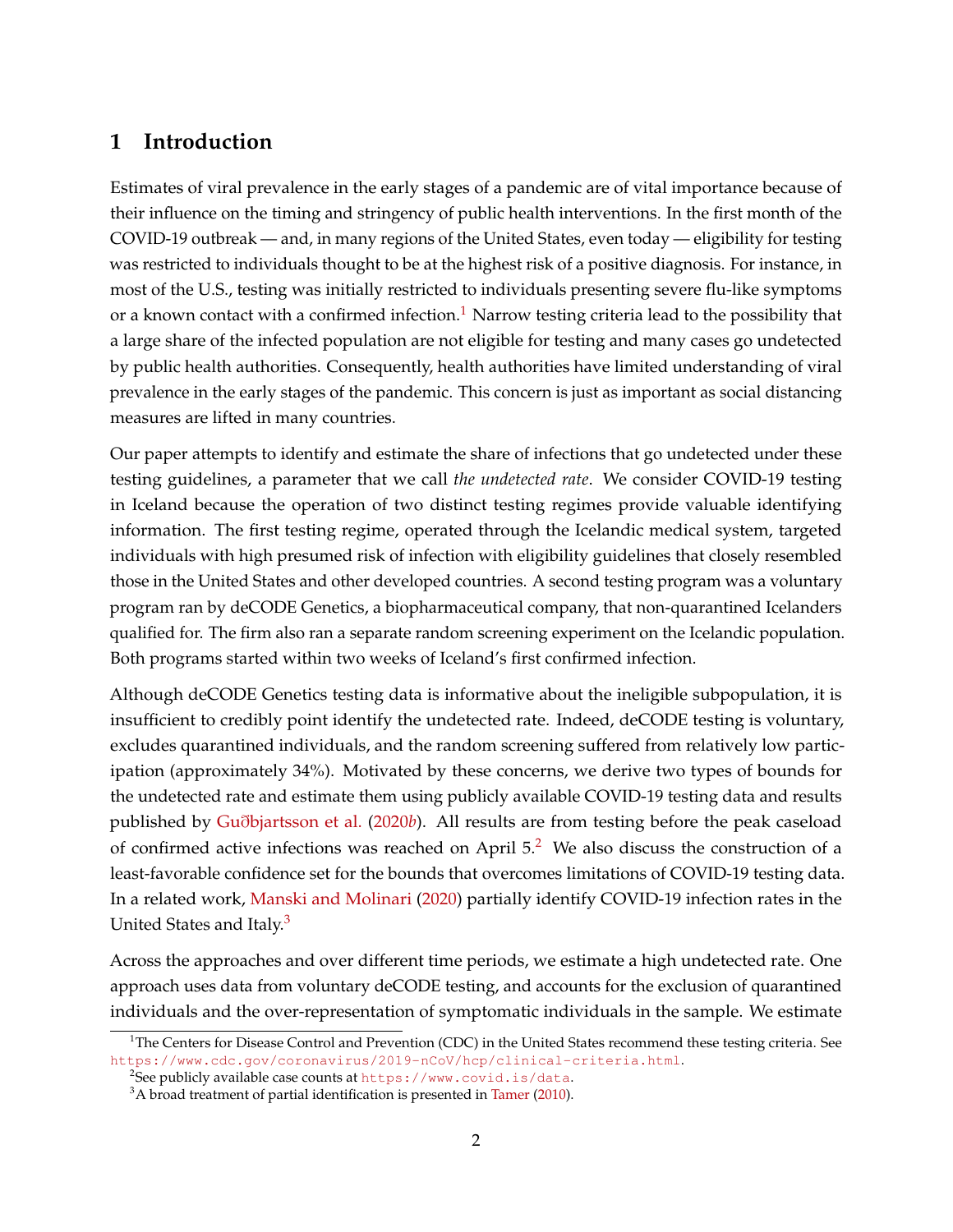bounds on the undetected rate of 89% to 93% before the medical system widened its eligibility criteria and 80% to 90% after. This approach relies on estimation of the share of the non-infected who are eligible, using historical data on flu symptom prevalence. A second approach avoids this parameter and uses deCODE's randomized encouragement design, estimating wider bounds from 68% to 92%. The width of the bounds reflects difficulty in identifying the rate of infection for those who did not participate when (randomly) invited. More direct random testing methods that do not exclude quarantined individuals are necessary if researchers want to estimate pandemic parameters in an informative way. Overall, the results speak to the need for testing policies with broad criteria extending well beyond individuals deemed to be at high risk.

Our efforts complement other studies on the rate of undetected COVID-19 cases. Many studies estimate the infection rate in the population and compare these estimates to positive testing rates from existing testing programs to suggest large fractions of undetected or asymptomatic infections [\(Li et al.,](#page-16-2) [2020;](#page-16-2) [Mizumoto et al.,](#page-16-3) [2020;](#page-16-3) [Nishiura et al.,](#page-16-4) [2020;](#page-16-4) [Russell et al.,](#page-17-1) [2020;](#page-17-1) [Wu et al.,](#page-17-2) [2020](#page-17-2)*a*; [Qiu,](#page-17-3) [2020\)](#page-17-3). In recent weeks, results from serological testing were used for a similar exercise [\(New](#page-16-5) [York Governor's Press Office,](#page-16-5) [2020;](#page-16-5) [Public Health England,](#page-17-4) [2020;](#page-17-4) [Spanish Ministry of Health,](#page-17-5) [2020;](#page-17-5) [Wu et al.,](#page-17-6) [2020](#page-17-6)*b*; [Boston Public Health Commission,](#page-16-6) [2020;](#page-16-6) [Public Health Agency of Sweden,](#page-16-7) [2020;](#page-16-7) [Streeck et al.,](#page-17-7) [2020\)](#page-17-7); comparisons with the rate of positive test cases suggest a large fraction of cases went undetected [\(Vogel,](#page-17-8) [2020,](#page-17-8) e.g.).

Our goal is more specific: we seek to evaluate the detection rate of testing protocols that focus on the highly symptomatic and high-risk groups, the kind of criteria that prevailed early in the pandemic in particular. The advantage of the Icelandic setting is that we are able to undertake such a comparison in a single population and at different points in time as the virus spread, due to the presence of different testing programs using the same methods but of varying eligibility criteria. Moreover, the identification challenges emphasize that careful test protocol design—e.g. broad eligibility (including for those in quarantine), randomization approaches that ensure high participation—are vital to allow accurate and simple analysis of viral spread. If testing efforts exclude certain groups or are mostly voluntary despite randomized encouragement—common elements of the serological studies cited above and other swab-based testing efforts [\(Office for](#page-16-8) [National Statistics,](#page-16-8) [2020;](#page-16-8) [Indiana State Dept. of Health,](#page-16-9) [2020,](#page-16-9) e.g.)—then researchers can rigorously analyze the results of testing programs using our methods. The inference problems speak to an important opportunity for econometricians in the study of pandemics.

Section [2](#page-4-0) summarizes the Icelandic testing efforts in the first month of the pandemic. Section [3](#page-4-1) outlines the methods we use to identify the undetected rate. Section [4](#page-10-0) summarizes our estimation procedure and inference. Section [5](#page-12-0) reviews the data and summarizes the results.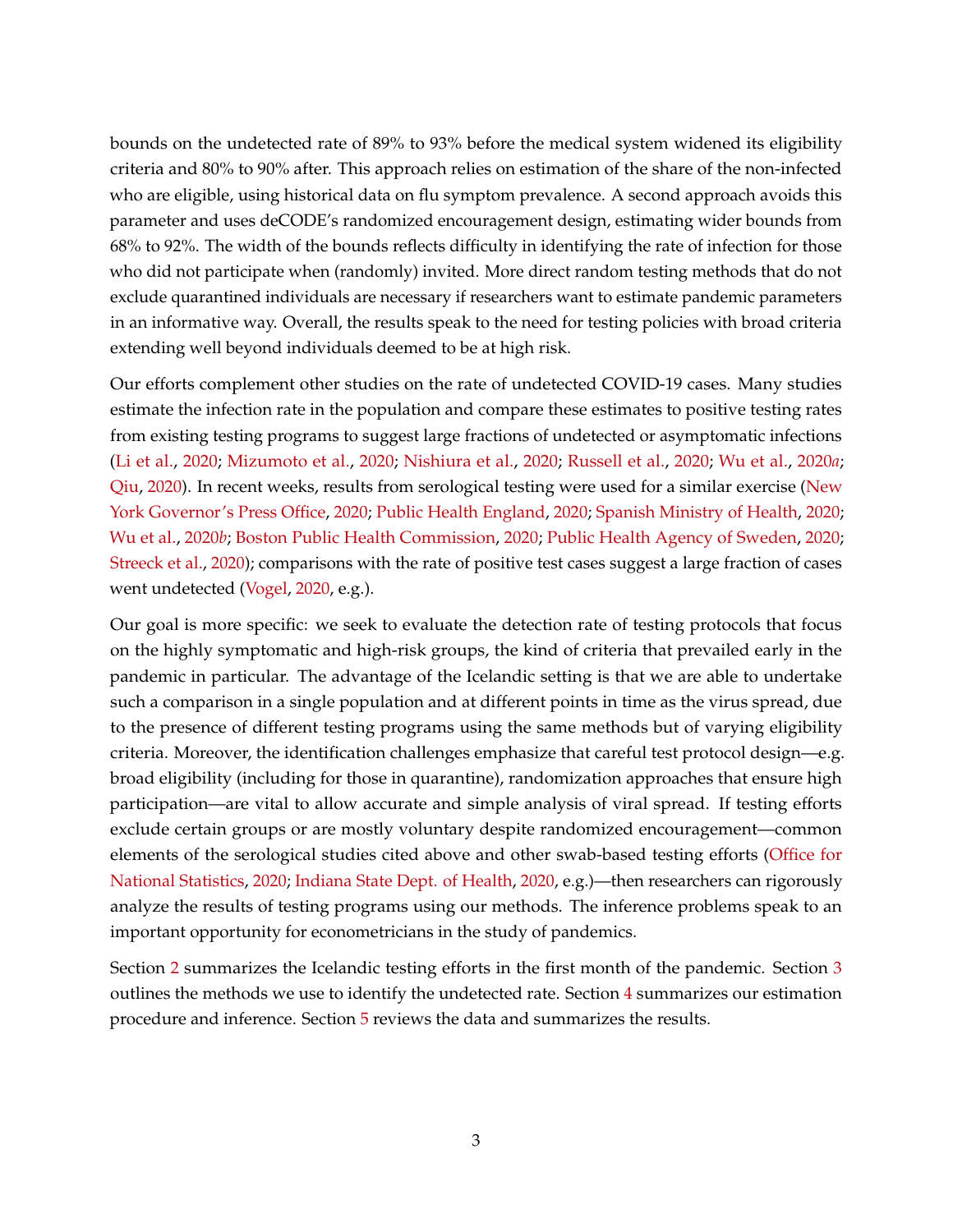# <span id="page-4-0"></span>**2 COVID-19 Testing in Iceland**

There have been two separate testing regimes operating in Iceland since the middle of March 2020, approximately two weeks after the first confirmed infection in Iceland. Guð[bjartsson et al.](#page-16-0) [\(2020](#page-16-0)*b*) describes both of these testing regimes in detail.

The first testing program is through the Icelandic healthcare system, which tested individuals exhibiting severe symptoms (cough, fever, muscle ache, and shortness of breath) and/or at high risk of infection because of close contact with a diagnosed individual or travel in "high-risk areas." On March 19, the Directorate of Health broadened the criteria to include anyone returning from abroad and any symptomatic individual. $4$  Samples are taken at local clinics or the National University Hospital of Iceland (NUHI) and analyzed by the hospital's microbiology department. We refer to this as NUHI testing or medical testing.

The second is a free, voluntary program administered by the biopharmaceutical company deCODE Genetics. The deCODE program began on March 13 and is open to individuals who have no or few symptoms and have not been tested through NUHI. Later, deCODE invited a random sample of Icelanders for a COVID-19 test over text message. There were no restrictions based on previous testing or symptoms. Testing of the random sample began on April 1, and by April 4, 33.7% of those invited had participated. NUHI and deCODE used the same methods to extract samples and the viral RNA and used similar methods to detect the presence of the virus (Guð[bjartsson et al.,](#page-16-0) [2020](#page-16-0)*b*).

Notably, quarantined individuals were not permitted to show up for deCODE testing, even if they were invited to participate in random screening. Individuals are placed under quarantine if they have been in close contact with a diagnosed individual or have been traveling, initially in high-risk areas and later anywhere abroad.<sup>[5](#page-4-3)</sup> The share of the population under quarantine went up to almost 3% in the first month of the COVID-19 outbreak.

# <span id="page-4-1"></span>**3 Identification**

This paper attempts to estimate the rate of COVID-19 infection that is undetected by the NUHI testing program. A prerequisite for statistical inference is determining the identification region for the parameter of interest and in this section we study that problem. Formally, we would like to estimate  $\theta \equiv \Pr(E = 0|I = 1)$ , where the random variables  $E \in \{0, 1\}$  and  $I \in \{0, 1\}$  indicate NUHI test eligibility and COVID-19 infection, respectively. The parameter represents NUHI test

<span id="page-4-2"></span><sup>4</sup>[https://www.landlaeknir.is/um-embaettid/greinar/grein/item39194/](https://www.landlaeknir.is/um-embaettid/greinar/grein/item39194/Skilgreind-ahaettusvaedi--- Defined-high-risk-areas)

[Skilgreind-ahaettusvaedi---Defined-high-risk-areas](https://www.landlaeknir.is/um-embaettid/greinar/grein/item39194/Skilgreind-ahaettusvaedi--- Defined-high-risk-areas)

<span id="page-4-3"></span> $5$ Quarantines last 14 days or until the individual develop symptoms and are tested positive for SARS-CoV-2 by NUHI. Individuals with a positive test, whether quarantined or not at the time of testing, must enter a 10-day isolation with more stringent restrictions than those for quarantine. See [https://www.covid.is/categories/](https://www.covid.is/categories/how-does-isolation-work) [how-does-isolation-work](https://www.covid.is/categories/how-does-isolation-work) and <https://www.covid.is/categories/how-does-quarantine-work>.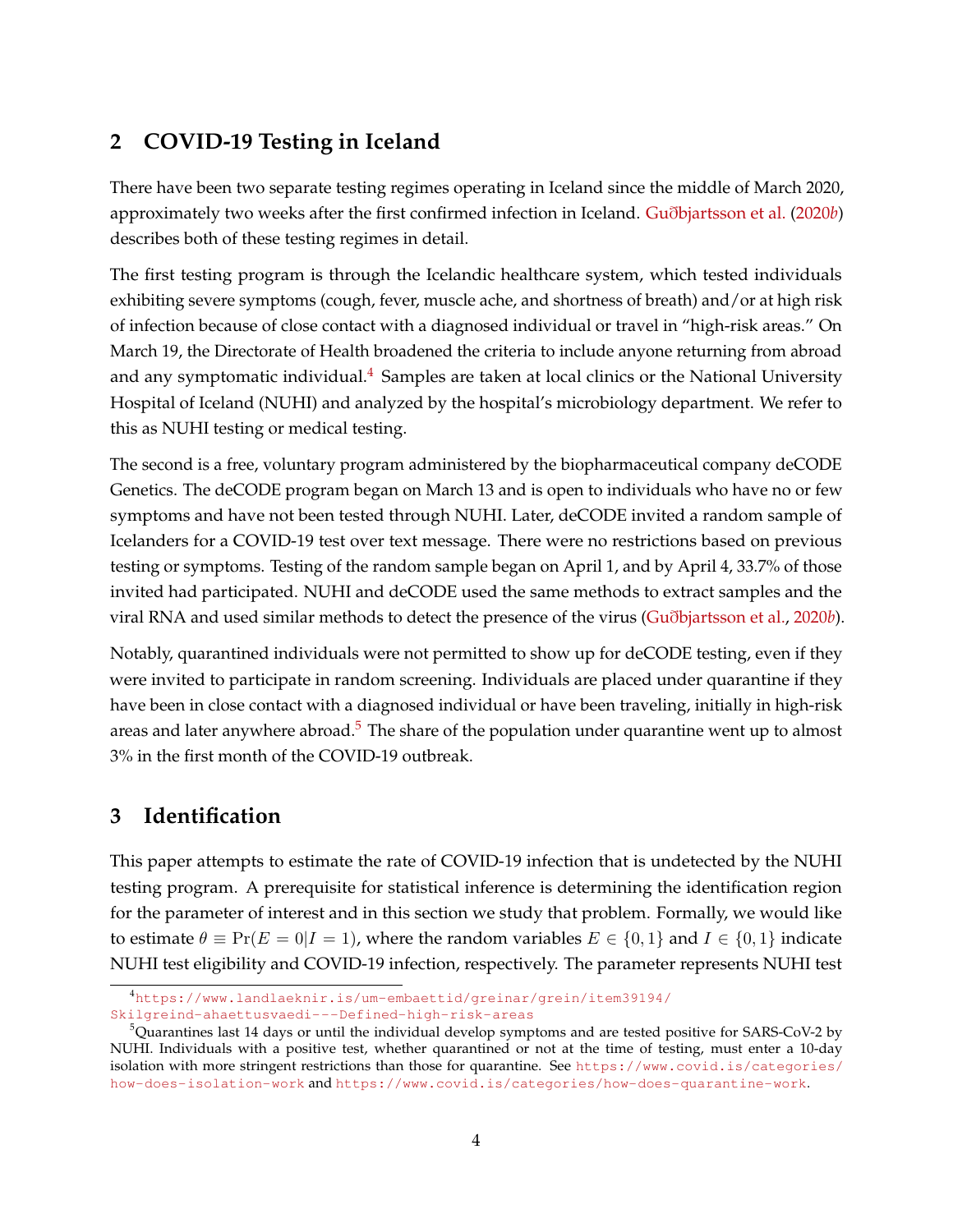ineligibility rate for the infected sub-population and is referred to as the *undetected rate*.

Several aspects of the data complicate identification of  $\theta$ . To see this, Bayes rule and the law of total probability yield

$$
\theta = \frac{\Pr(I = 1|E = 0)\Pr(E = 0)}{\Pr(I = 1|E = 0)\Pr(E = 0) + \Pr(I = 1|E = 1)\Pr(E = 1)},\tag{1}
$$

which implies that if  $Pr(E = 1)$ ,  $Pr(I = 1|E = 0)$ , and  $Pr(I = 1|E = 1)$  are known, then  $\theta$  is point identified. A naïve approach to identifying  $Pr(I = 1|E = 0)$  is to use the positive test rate for deCODE volunteers.<sup>[6](#page-5-0)</sup> Recognizing selection issues associated with volunteerism and that deCODE testing excludes quarantined individuals, such an approach is implausible. Consequently, we propose two alternative identification strategies: one that avoids  $Pr(I = 1|E = 0)$  altogether and another that partially identifies it. We will refer to these approaches as the *random screening method* and *odds ratio method*, respectively, and describe each formally in the following subsections.

Both methods of identifying  $\theta$  require identification of  $Pr(I = 1|E = 1)$  and  $Pr(E = 1)$ . Let  $T \in \{0,1\}$  be a random variable that indicates participation in NUHI testing. Challenges for identification arise because  ${E = 1} = {E = 1, T = 1} \cup {E = 1, T = 0}$  and  ${E = 1, T = 0}$  cannot be studied using the data in an informative way. The next assumption addresses this problem and is maintained throughout the paper.

### <span id="page-5-1"></span>**Assumption 1.** *The event*  $\{T = 1\}$  *is equivalent to*  $\{E = 1\}$ *.*

Assumption [1](#page-5-1) states that all NUHI-eligible individuals are tested and therefore  ${E = 1, T = 0} = \emptyset$ . In practical terms,  $Pr(E = 1)$  and  $Pr(I = 1|E = 1)$  are identified by  $Pr(T = 1)$  and  $Pr(I = 1|T = 1)$ , respectively. By construction  $\{T = 1\}$  implies  $\{E = 1\}$ , so the credibility of the assumption rests on whether  ${E = 1}$  implies  ${T = 1}$ . We believe this is reasonable because the severity of the symptoms characterizing NUHI eligibility and the heightened salience of symptoms due to the pandemic mean that it is likely that all eligible individuals reported for testing.<sup>[7](#page-5-2)</sup> In line with Assumption [1,](#page-5-1) we maintain the E notation throughout the paper rather than substituting  $T$ .

### **3.1 Random Screening**

The randomized encouragement design provides a method for partially identifying the undetected rate  $\theta$ . First, an application of Bayes rule and the law of total probability yields an expression for

<span id="page-5-0"></span><sup>6</sup> Just as with NUHI results, one could calculate these rates from daily infection and test counts from deCODE available on <https://www.covid.is/data>.

<span id="page-5-2"></span> $^7$ From this discussion, it is clear that we assume a complete partition: no NUHI-eligible individuals report for deCODE testing. We believe this assumption is reasonable, since deCODE testing was targeted to asymptomatic individuals and those who had never been tested in the medical system. See, for example, the Health Directorate's description of the deCODE testing program at [https://www.landlaeknir.is/um-embaettid/greinar/grein/item38808/](https://www.landlaeknir.is/um-embaettid/greinar/grein/item38808/Questions-and-answers-regarding-novel-coronavirus-in-China) [Questions-and-answers-regarding-novel-coronavirus-in-China](https://www.landlaeknir.is/um-embaettid/greinar/grein/item38808/Questions-and-answers-regarding-novel-coronavirus-in-China).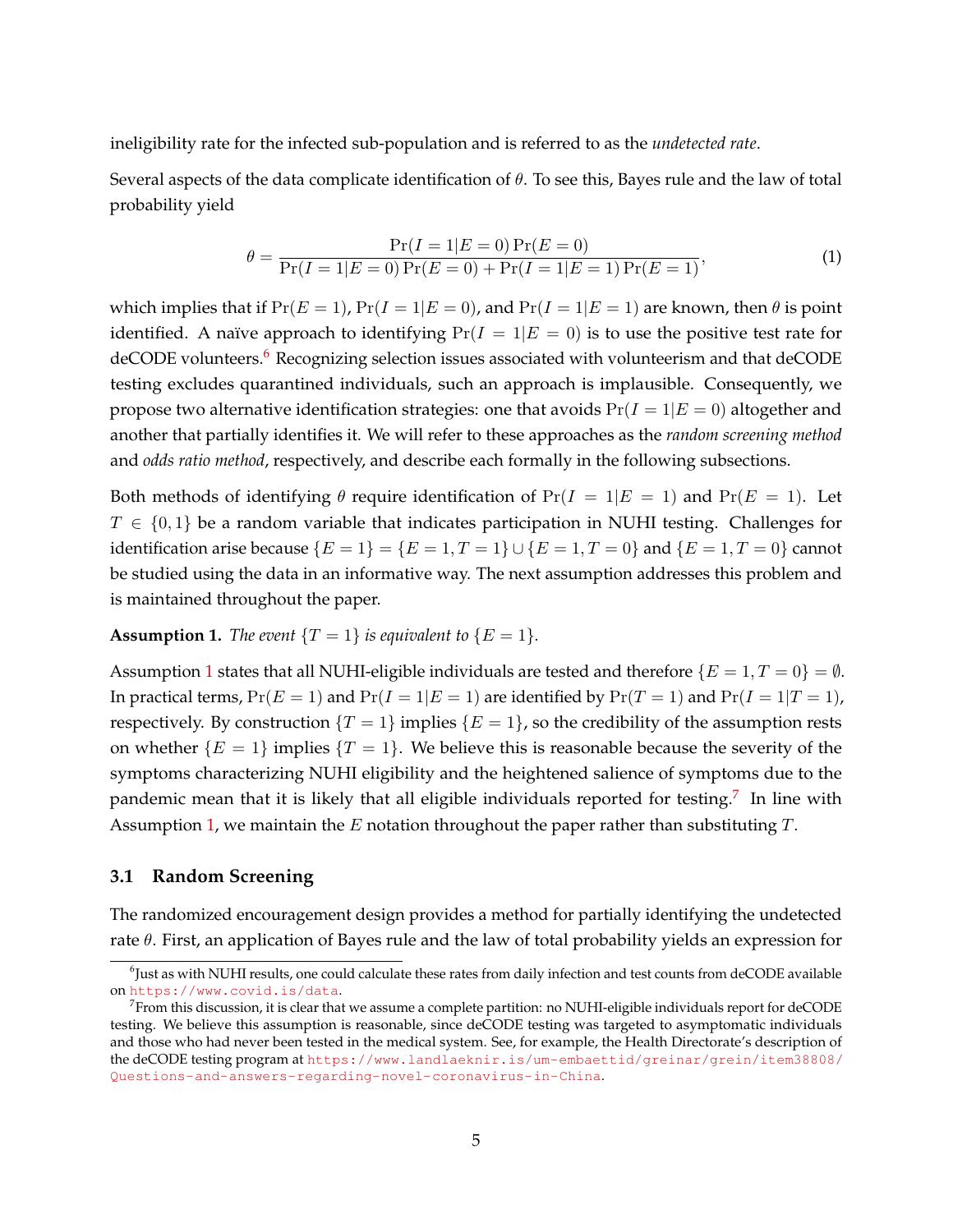the undetected rate,

$$
\theta = 1 - \frac{\Pr(I = 1|E = 1)\Pr(E = 1)}{\Pr(I = 1|Q = 1)\Pr(Q = 1) + \Pr(I = 1|Q = 0)\Pr(Q = 0)}.
$$

where  $Q \in \{0, 1\}$  is a random variable that indicates quarantine status. Next, we note the following:

- 1. The design is uninformative about the distribution of  $I|Q = 1$  because those in quarantine are ineligible for deCODE testing. Consequently,  $Pr(I = 1 | Q = 1) \in [0, 1]$  without further assumptions.
- 2. Due to participation issues, the distribution of  $I|Q = 0$  is partially identified. The data is uninformative about distribution of  $I|Q = 0, Y = 0$ , where  $Y \in \{0, 1\}$  is a random variable that indicates whether an individual participated in the testing after being invited. The lack of information on the infection rate of non-participants and the law of total probability leads to  $Pr(I = 1 | Q = 0) \in [L_0, U_0]$ , where

$$
L_0 \equiv \Pr(I = 1|Q = 0, Y = 1)\Pr(Y = 1|Q = 0)
$$
  
 
$$
U_0 \equiv \Pr(I = 1|Q = 0, Y = 1)\Pr(Y = 1|Q = 0) + \Pr(Y = 0|Q = 0).
$$

These observations imply  $Pr(I = 1) \in [P_L^0, P_U^0]$ , where  $P_L^0 \equiv L_0 Pr(Q = 0)$  and  $P_U^0 \equiv U_0 Pr(Q = 0)$  $0$ ) + Pr( $Q = 1$ ). Immediately, an identification region for  $\theta$  is generated and is summarized in Proposition [1.](#page-6-0)

<span id="page-6-0"></span>**Proposition 1.** Under the randomized encouragement design and Assumption [1,](#page-5-1)  $\theta \in [\theta_L^0, \theta_U^0]$  where

$$
\theta_L^0 \equiv \frac{P_L^0 - \Pr(I = 1|E = 1)\Pr(E = 1)}{P_L^0}
$$

$$
\theta_U^0 \equiv \frac{P_U^0 - \Pr(I = 1|E = 1)\Pr(E = 1)}{P_U^0}.
$$

*Proof.* See Appendix Section [A.](#page-18-0)

We introduce further distributional assumptions to sharpen inference about  $\theta$ .

<span id="page-6-1"></span>**Assumption 2.** *The joint distribution of the data satisfies 1.*  $Pr(I = 1|Q = 0) \leq Pr(I = 1|Q = 1)$ , 2.  $Pr(I = 1|Q = 1) \leq Pr(I = 1|E = 1)$ , and 3.  $Pr(I = 1|Q = 0, Y = 0) \leq Pr(I = 1|Q = 0, Y = 1)$ 

The first part of Assumption [2](#page-6-1) is a monotonicity restriction that states that those in quarantine are more likely to be infected than those not in quarantine. The restriction is plausible because a person is placed in quarantine if they have been in contact with an infected individual and/or have travelled from a high-risk area. The second part of Assumption [2](#page-6-1) states that the NUHI infection rate is higher than the quarantine infection rate and is reasonable because of the emphasis on

 $\Box$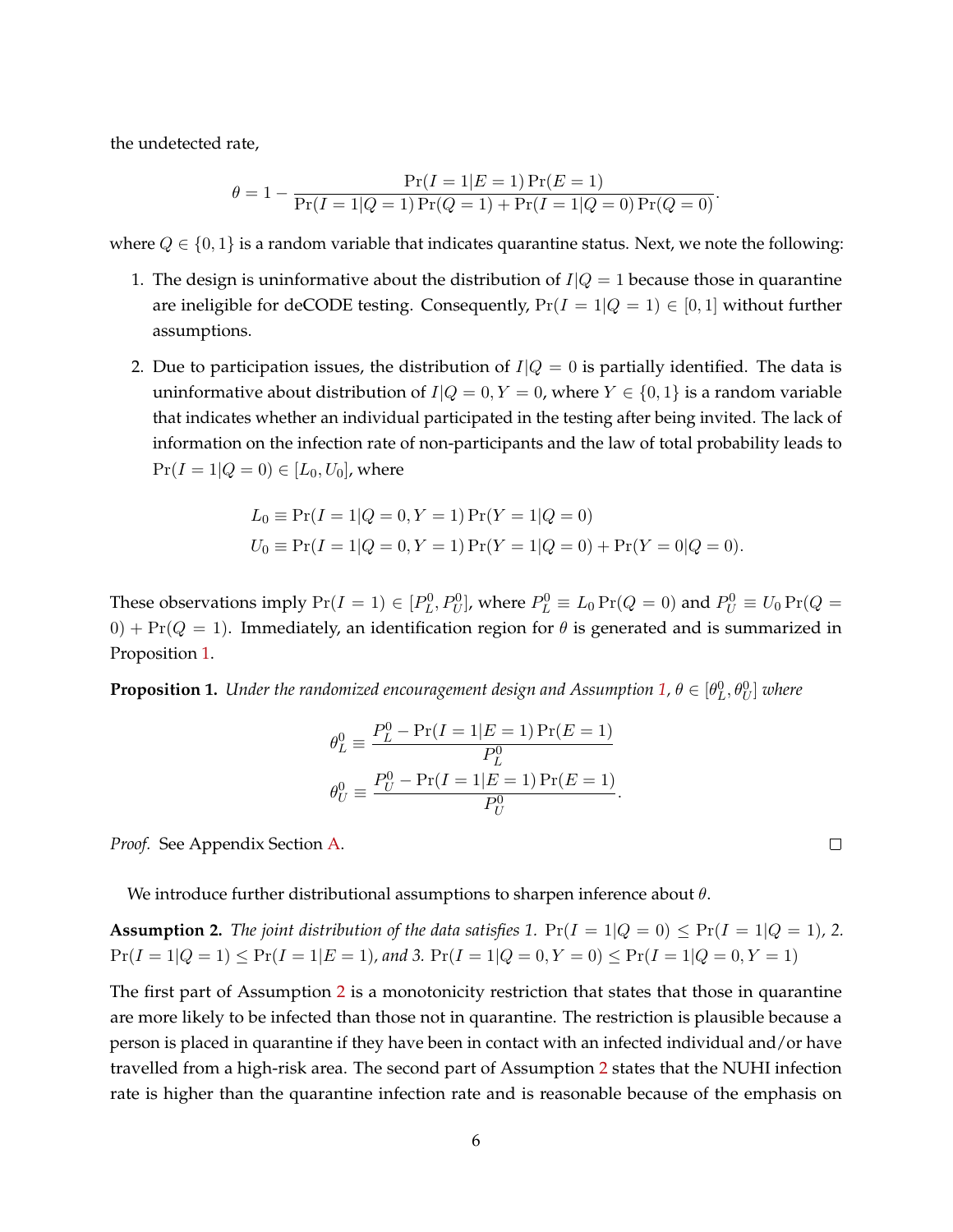symptoms for NUHI testing whereas asymptomatic individuals can be quarantined. Finally, Part 3 is a monotonicity restriction that imposes that the infection rate of participants is higher than that of nonparticipants. In other words, those who are at higher risk of infection may be more concerned about their infection status and more likely to participate when invited for testing.

Assumption [2](#page-6-1) tightens the identified set for  $\theta$  by narrowing the bounds on the infection rate. Indeed, the assumption implies that  $Pr(I = 1 | Q = 1) \in [Pr(I = 1 | Q = 0), Pr(I = 1 | E = 1)]$  and therefore  $Pr(I = 1) \in [P_L^1, P_U^1]$ , where  $P_L^1 \equiv L_0$ ,  $P_1^U \equiv U_1 Pr(Q = 0) + Pr(I = 1|E = 1) Pr(Q = 1)$ , and  $U_1 = Pr(I = 1 | Q = 0, Y = 1)$ . Proposition [2](#page-7-0) formalizes the previous discussion.

<span id="page-7-0"></span>**Proposition 2.** Under Assumption [2,](#page-6-1)  $\theta \in [\theta_L^1, \theta_R^1]$  where

$$
\theta_L^1 \equiv \frac{P_L^1 - \Pr(I = 1|E = 1)\Pr(E = 1)}{P_L^1}
$$

$$
\theta_U^1 \equiv \frac{P_U^1 - \Pr(I = 1|E = 1)\Pr(E = 1)}{P_U^1}
$$

*Proof.* See Appendix Section [A.](#page-18-0)

<span id="page-7-3"></span>**Remark 1.** The driver of the identification results are bounds for  $Pr(I = 1)$  that use the information embedded in the randomized encouragement design. [Manski and Molinari](#page-16-1) [\(2020\)](#page-16-1) derive bounds for  $Pr(I = 1)$  in the context of COVID-19 testing in Illinois, New York, and Italy under different assumptions. We report their bounds using Icelandic data in Appendix Section [C.](#page-23-0)

#### <span id="page-7-2"></span>**3.2 Odds Ratio**

We now present an alternative approach to partially identifying  $\theta$  that does not make use the randomized encouragement design. We call this approach the *odds ratio method* and the label arises because one can write

$$
\theta = \frac{\tau}{1 + \tau}
$$

where

$$
\tau = \left(\frac{1 - \lambda_0}{\lambda_0}\right) \left(\frac{1 - \Pr(I = 1|E = 1)}{\Pr(I = 1|E = 1)}\right) \left(\frac{\Pr(I = 1|E = 0)}{1 - \Pr(I = 1|E = 0)}\right)
$$
(2)

and  $\lambda_0 \equiv \Pr(E = 1 | I = 0)$ . [A](#page-18-0) lemma in Appendix Section A establishes this representation. The parameter  $\lambda_0$  is interpreted as the baseline rate of cough/cold/flu symptoms that are severe enough to qualify for a NUHI test, even though the individual is not infected. It is calibrated using data from past flu seasons. Every year, the Health Directorate receives weekly counts of all visitors to primary-care centers and health clinics with flu-like symptoms, regardless of the purpose of the

<span id="page-7-1"></span> $\Box$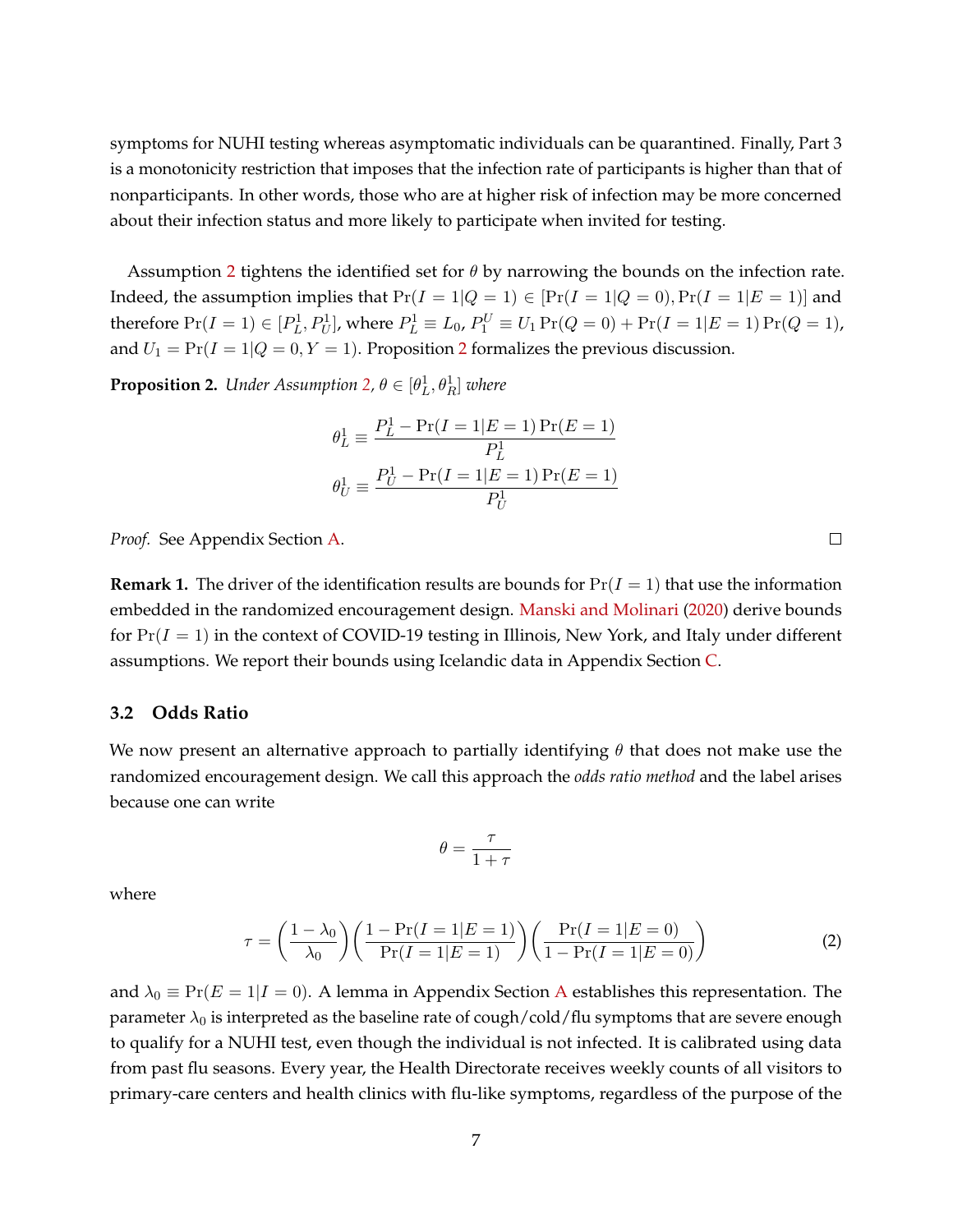visit.<sup>[8](#page-8-0)</sup> They are not necessarily tested for influenza. In particular, we use the highest weekly caseload across the flu seasons from 2009 through mid-2017 (the latest year available) as a proportion of the population. This occurred in November 2009 during the H1N1 flu pandemic, when in one week 2,012 individuals visited health clinics with flu-like symptoms, or 0.63% of the population.

Under Assumption [1](#page-5-1) and the expression [\(2\)](#page-7-1), we only need to identify the conditional distribution of I given  $E = 0$ . To this end, let  $C \in \{0,1\}$  and  $D \in \{0,1\}$  be random variables equal to 1 if an individual is symptomatic and deCODE volunteer, respectively. We make the following assumption to derive bounds for  $Pr(I = 1|E = 0)$ .

<span id="page-8-1"></span>**Assumption 3.** *The following is true:* 1.  $Pr(C = 1 | Q = 0, E = 0) \in [\lambda_0, Pr(C = 1 | D = 1)]$ *, and* 2.  $Pr(I = 1 | E = 0, Q = 1) \le Pr(I = 1 | E = 1).$ 

Part 1 of Assumption [3](#page-8-1) states that the symptom rate for the unquarantined, NUHI-ineligible subpopulation is no less than the baseline cold/cough/flu symptom rate and does not exceed the symptom rate for deCODE volunteers. Because deCODE testing is voluntary, those with COVIDlike symptoms will be more concerned about their infection status and select into testing. If so, the symptom rate of deCODE volunteers is an upper bound on the symptom rate as a whole. This intuition is similar to Part 3 of Assumption [2.](#page-6-1) Meanwhile, the symptom rate must at least the rate of severe flu-like symptoms, so the lower bound is  $\lambda_0$ . Part 2 states that the infection rate of the NUHI-ineligible, quarantined individuals is less than the NUHI eligible infection rate. The plausibility of this assumption follows a similar argument to Part 2 of Assumption [2.](#page-6-1)

Now that we have made this assumption, we work through the identification of  $Pr(I = 1|E = 0)$ . By the law of total probability, we can decompose  $Pr(I = 1|E = 0)$  as follows

$$
Pr(I = 1|E = 0) = Pr(I = 1|E = 0, Q = 0) Pr(Q = 0|E = 0)
$$

$$
+ Pr(I = 1|E = 0, Q = 1) Pr(Q = 1|E = 0).
$$

We consider each term individually:

1. The law of total probability yields

$$
Pr(I = 1|E = 0, Q = 0) = (pC - pA) Pr(C = 1|Q = 0, E = 0) + pA,
$$

where  $p^A \equiv \Pr(I = 1 | E = 0, Q = 0, C = 0)$  and  $p^C \equiv \Pr(I = 1 | E = 0, Q = 0, C = 1)$ . This and Part 1 of Assumption [3](#page-8-1) yields  $Pr(I = 1|E = 0, Q = 0) \in [f(\lambda_0), f(Pr(C = 1|D = 1))],$ where  $f(x) = (p^C - p^A)x + p^A$  for any  $x \in [0, 1]$ .

<span id="page-8-0"></span> $^8$ See survey descriptions in the weekly reports at <code><https://www.landlaeknir.is/influensa/></code>. The Directorate compiled numbers from these weekly reports in a spreadsheet. See Section [5.1](#page-12-1) and Appendix Section [D.](#page-24-0)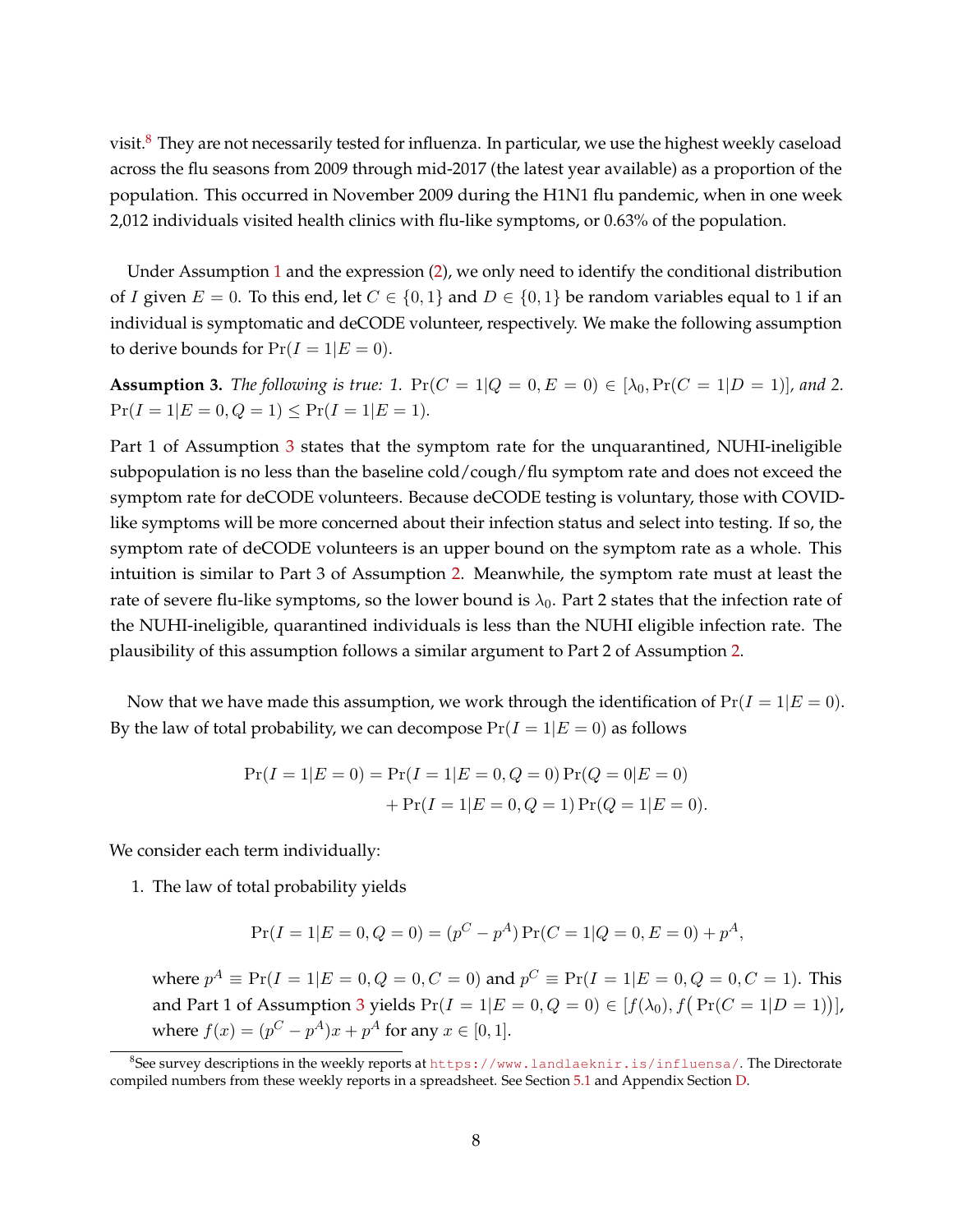2. Part 2 of Assumption [3](#page-8-1) yields  $Pr(I = 1|E = 0, Q = 1) \in [0, Pr(I = 1|E = 1)].$ 

3. Bayes rule and  $Pr(E = 0|Q = 1) \in [0, 1]$  yields  $Pr(Q = 1|E = 0) \in [0, Pr(Q = 1)/Pr(E = 0)].$ 

These observations imply an identified set for  $Pr(I = 1|E = 0)$  given by

$$
\Pr(I = 1|E = 0) \le (p^C - p^A)\Pr(C = 1|D = 1) + p^A + \frac{\Pr(Q = 1)\Pr(I = 1|E = 1)}{\Pr(E = 0)} \equiv U_1
$$
  

$$
\Pr(I = 1|E = 0) \ge ((p^C - p^A)\lambda_0 + p^A) \left(1 - \frac{\Pr(Q = 1)}{\Pr(E = 0)}\right) \equiv L_1
$$

Let  $\tau_U$  and  $\tau_L$  denote  $\tau$  evaluated at  $U_1$  and  $L_1$ , respectively. The next proposition states the immediate identified set for  $\theta$ .

<span id="page-9-1"></span>**Proposition [3](#page-8-1).** Assumptions [1](#page-5-1) and 3 imply that  $\theta \in [\theta_L^{OR}, \theta_U^{OR}]$ , where

$$
\theta_L^{OR} \equiv \frac{\tau_L}{1 + \tau_L}, \quad \theta_U^{OR} \equiv \frac{\tau_U}{1 + \tau_U}.
$$

*Proof.* See Appendix Section [A.](#page-18-0)

### **3.3 Sensitivity and Specificity**

Our identification has implicitly assumed the absence of false positives and false negatives in tests administered by both the NUHI and deCODE testing regimes. Formally, we are assuming that  $Pr(I = 1|A) = Pr(R = 1|A)$ , where  $R \in \{0, 1\}$  indicates a positive test and A is some conditioning event (for example,  $A = \{E = 1\}$ ). The distinction is important because

$$
Pr(I = 1|A) = Pr(I = 1|A, R = 1) Pr(R = 1|A) + Pr(I = 1|A, R = 0) Pr(R = 0|A)
$$

by the law of total probability, which means that without further assumptions the infection rate is an affine function of the positive test rate. Identification of the components of  $Pr(I = 1|A)$  are discussed in [Manski and Molinari](#page-16-1) [\(2020\)](#page-16-1) and, of course, a limitation of our approach is that we are not agnostic about this parameter.

However, there is reason to believe that our specificity and sensitivity assumptions are plausible. Both testing regimes use reverse transcriptase polymerase chain reaction (RT-PCR) tests with specimens collected via nasopharyngeal swabs (Guð[bjartsson et al.,](#page-16-0) [2020](#page-16-0)*b*). This testing system has been adopted by the vast majority of developed countries and is considered to be the 'gold standard' of viral testing [\(Ramdas, Darzi and Jain,](#page-17-9) [2020\)](#page-17-9). Analytical estimates of test sensitivity and specificity, which are provided by RT-PCR test manufacturers by analyzing samples with known results, suggest that test sensitivity and specificity under ideal conditions are both close to 100%.<sup>[9](#page-9-0)</sup>

 $\Box$ 

<span id="page-9-0"></span> $^{9}$ For instance, see <code><https://www.fda.gov/media/136151/download></code> for information on analytical esti-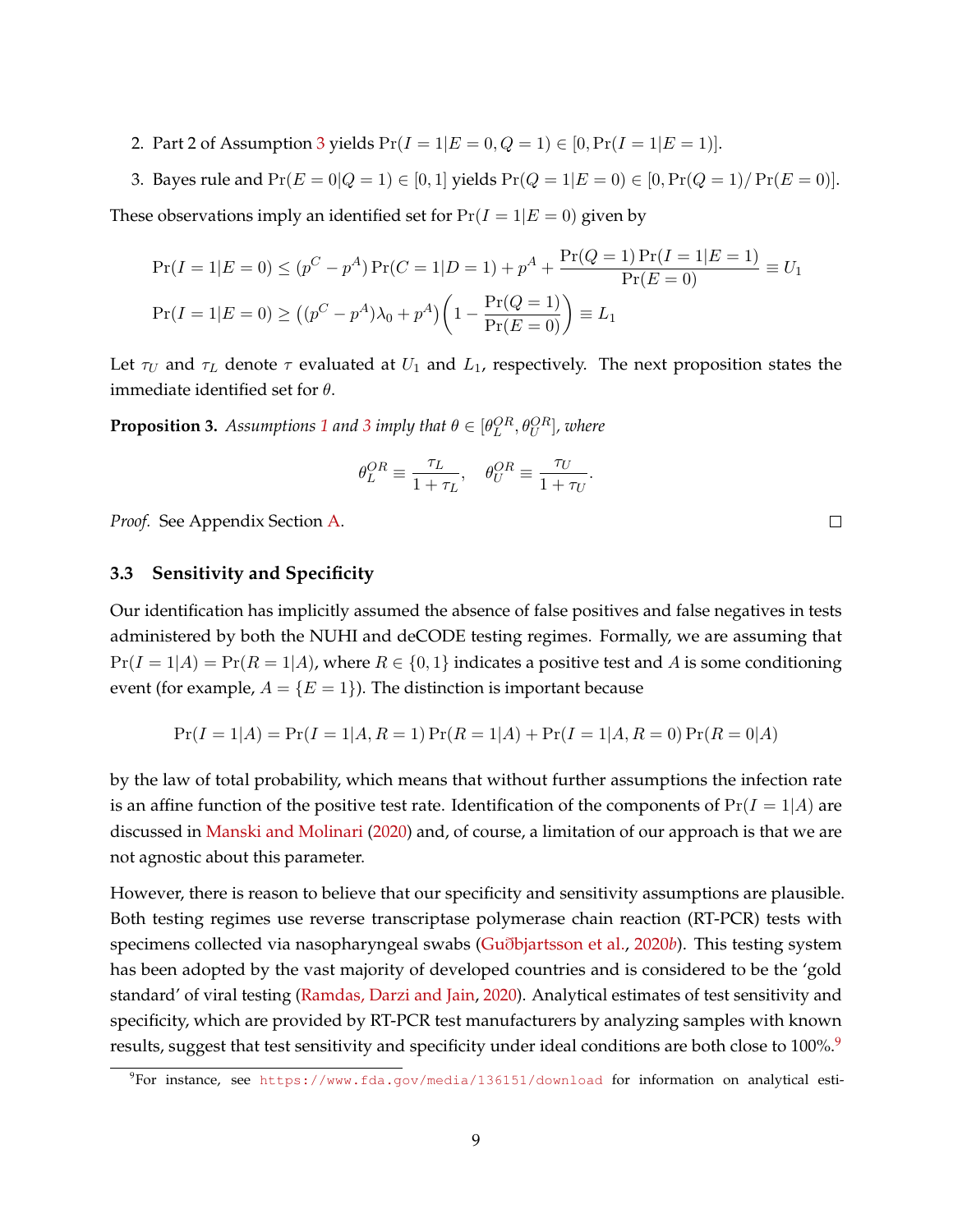False negatives are most likely to occur when viral load is low — a cycle threshold value below 35 or 40, depending on sampling method [\(Bullard et al.,](#page-16-10) [2020;](#page-16-10) [Zheng et al.,](#page-17-10) [2020\)](#page-17-10) — e.g. shortly after exposure, when it is not clear that infected individuals are able to infect others. For our purposes, the ability to infect others, rather than viral presence alone, should determine infected state  $I$ , and therefore we consider the ability to detect truly infectious individuals to be quite high.

While we believe that our baseline estimates are reasonable given the evidence on RT-PCR test sensitivity and specificity, an extension that explicitly accounts for these factors would likely be important in applying our methods to alternative testing regimes; for instance, in the study of ongoing antibody tests that are believed to exhibit lower test sensitivity and specificity.

# <span id="page-10-0"></span>**4 Estimation and Inference**

The bounds derived in the previous section are simple to compute. We know the population counts for some variables, meaning that we can measure some parameter with certainty. For example,  $Pr(Q = 1) = N_Q/N$  where  $N_Q$  is the number of individuals in quarantine and N is the Icelandic population. All the parameters in the odds ratio approach can be computed this way.

The data for the random screening approach is based on a random sample of the Icelandic population. Consequently, some parameters need to be estimated and in such case we use sample counterparts. For example, we do not observe population counts of individuals with  $Q = 0$  and  $Y = 1$ , but rather members of the subpopulation who appear in the random sample of invitees in the random screening approach.

The only nonstandard aspect of the estimation procedure relates to  $Pr(I = 1, E = 1)$ . Despite the plausibility of Assumption [1,](#page-5-1) it is possible that in practice there is a lag between becoming eligible for and receiving a NUHI test. This motivates the *eligibility window method* for computing the joint probability mass. Let  $\{N_I^{(t)}\}$  $I_I^{(t)}: t = 1, ..., T\}$  be a time series, where  $N_I^{(t)}$  $I_I^{(i)}$  is the NUHI positive test count for day  $t \in \{1, ..., T\}$  and T is a user-defined number of days (a tuning parameter). The eligibility window method computes  $\Pr(I=1, E=1)$  using  $N^{-1}\sum_{t=1}^T N_I^{(t)}$  $I_I^{(i)}$ . While it is unrealistic to assume that all eligible individuals report for NUHI testing on a single day, we find it reasonable to assume that across a window of days the medical system comes close to testing all those who become eligible. Therefore the sum ameliorates the stock-flow problem.

We now turn to the problem of constructing a confidence region for the identified set under the random screening approach. The main takeaway is that it is hard to make powerful inferences about pandemic parameters with limited public health data. Consequently, there is an important

mates of sensitivity/specificity of an RT-PCR test in use in the United States. Another resource aggregating analytical estimates can be found at [https://www.finddx.org/covid-19/sarscov2-eval-molecular/](https://www.finddx.org/covid-19/sarscov2-eval-molecular/molecular-eval-results/) [molecular-eval-results/](https://www.finddx.org/covid-19/sarscov2-eval-molecular/molecular-eval-results/).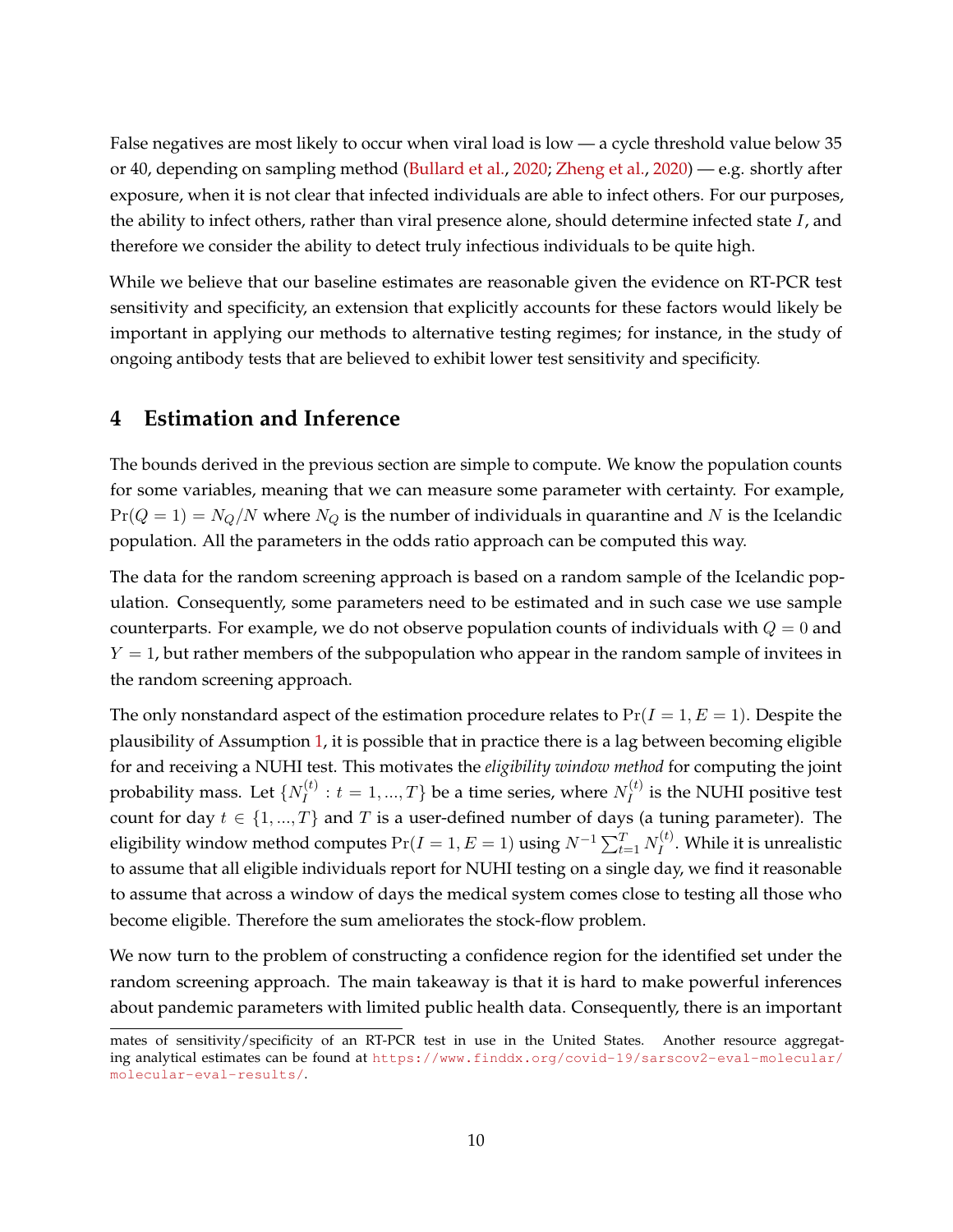role for rigorous data collection methods (i.e. monitored quarantine, contact tracing) to aid the statistical analysis of pandemics. It must be noted that the focus of this paper is identification; the following discussion is to point out another inferential challenge in the econometric analysis of pandemics and serves to motivate future research in this area.

Let **P** be the joint distribution of the observed data and assume that  $P \in \mathcal{P}$ , where  $\mathcal{P}$  is a family of distributions. The identified set under P, denoted  $\Theta_I({\bf P})$ , is a compact subset  $[\theta_L, \theta_U] \subseteq [0,1]$ . In the spirit of [Horowitz and Manski](#page-16-11) [\(2000\)](#page-16-11), a candidate  $1 - \alpha$  confidence set for  $\Theta_I(\mathbf{P})$  is given by

$$
CS_n(1-\alpha) \equiv \left[\hat{\theta}_L - \frac{c_L^*(1-\alpha)\hat{\sigma}_L}{\sqrt{n}}, \hat{\theta}_U + \frac{c_U^*(1-\alpha)\hat{\sigma}_U}{\sqrt{n}}\right]
$$

where  $\hat{\theta}_j$ ,  $j = L, U$  are estimators for the bounds,  $\hat{\sigma}_j$ ,  $j = L, U$  estimate their standard deviations, and  $n$  is the sample size. The critical values are defined as

$$
c_L^*(1-\alpha) \equiv \max_{\rho \in [-1,1]} x_\alpha(\rho), \quad c_U^*(1-\alpha) \equiv \max_{\rho \in [-1,1]} y_\alpha(\rho),
$$

where

$$
(x_{\alpha}(\rho), y_{\alpha}(\rho)) = \arg\min \left\{ (x, y) \in \mathbb{R}^2 : P_{\Omega}(Z_1 \le x, Z_2 \le y) \ge 1 - \alpha \right\}
$$

for each  $\rho \in [-1,1]$ , and  $P_{\Omega}(\cdot,\cdot)$  is the distribution function for bivariate normally distributed random vector with mean  $0_2$  and correlation matrix  $\Omega$ . See [A](#page-18-0)ppendix Section A for high-level assumptions for the confidence set to satisfy

<span id="page-11-0"></span>
$$
\liminf_{n \to \infty} \inf_{\mathbf{P} \in \mathcal{P}} \Pr(\Theta_I(\mathbf{P}) \subseteq CS_n(1-\alpha)) \ge 1-\alpha.
$$
 (3)

The proposed critical values are unconventional. The construction borrows from the analytical example in [Cocci and Plagborg-Møller](#page-16-12) [\(2019\)](#page-16-12) and ultimately reflects data availability. Indeed, the bounds are nonlinear functionals of **P** so deriving a closed-form expression for  $Cov_{\bf P}(\hat{\theta}_L,\hat{\theta}_U)$ is difficult. Moreover, the lack of individual-level data precludes the use of the nonparametric bootstrap/subsampling as a sensible way to perform inference on the bounds. The optimization means that the critical values reflect the least-favorable correlation structure. Consequently, the confidence set may be conservative (i.e. [\(3\)](#page-11-0) holds strictly).

A similar issue is embedded in the computation of  $\hat{\sigma}_j$ ,  $j = L, U$ . A standard approach for computing  $\hat{\sigma}_i$  is the delta method, but limitations of publicly available COVID-19 data means that some offdiagonal elements of the variance matrix under  $P$  are nonidentified.<sup>[10](#page-11-1)</sup> Since our data is comprised

<span id="page-11-1"></span> $10$ The data is insufficient to compute some joint probability masses that are inputs to the covariances.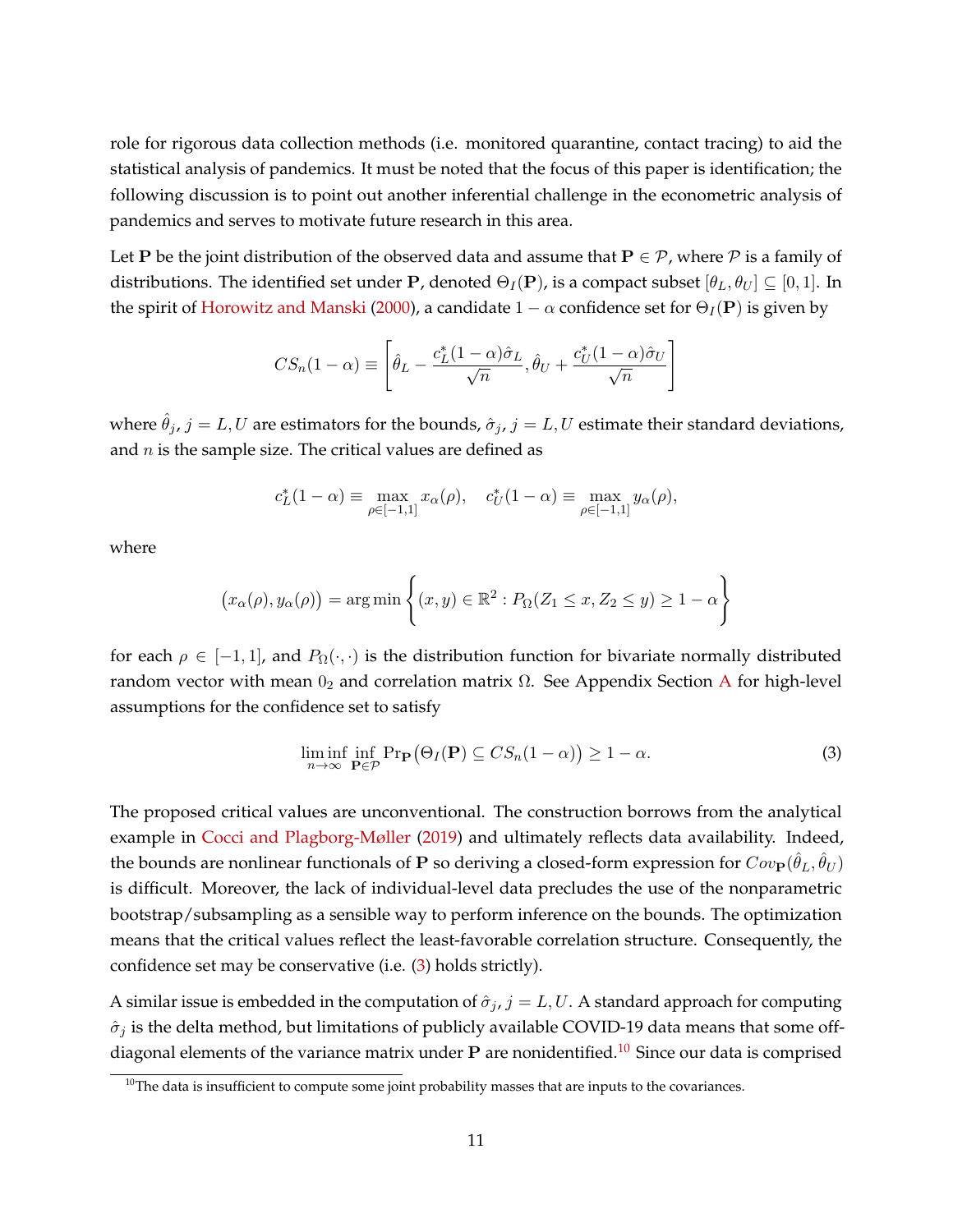<span id="page-12-4"></span>

| Table 1: Parameter Values and Data Sources |
|--------------------------------------------|
|--------------------------------------------|

| Parameter                  | Description                               | Estimate     | Source                                          |
|----------------------------|-------------------------------------------|--------------|-------------------------------------------------|
| N                          | Population of Iceland                     | 364,134      | Statistics Iceland, 1/1/2020                    |
| $Pr(E=1)$                  | Share of pop. NUHI-eligible               | 0.005        | NUHI test count, covid. is                      |
| $Pr(I = 1   E = 1)$        | Share of NUHI-eligible pop. infected      | 0.098,0.120  | NUHI infection rate, covid.is                   |
| $\lambda_0$                | Share of non-infected eligible for NUHI   | 0.0063       | Health Directorate flu counts                   |
| $p^C$                      | Infection rate of symptomatic ineligible  | 0.014, 0.022 | Guðbjartsson et al. (2020 <i>a,b</i> ), Table 1 |
| $p^A$                      | Infection rate of asymptomatic ineligible | 0.004, 0.006 | Guðbjartsson et al. (2020a,b), Table 1          |
| $Pr(C = 1 D = 1)$          | Share symptomatic in deCODE sample        | 0.119, 0.444 | Guðbjartsson et al. (2020a,b), Table 1          |
| $Pr(Q=1)$                  | Share of pop. quarantined                 | 0.011,0.020  | Civil Defense Department, 3/19 and 4/1          |
| $Pr(Y = 1   Q = 0)$        | Participation rate among not quarantined  | 0.343        | Guðbjartsson et al. (2020b)                     |
| $Pr(I = 1   Y = 1, Q = 0)$ | Infection rate of participants            | 0.006        | Guðbjartsson et al. (2020b), Table 1            |

*Note:* This table summarizes the parameters used in estimating bounds on  $\theta$ , the undetected rate. See Section [3](#page-4-1) for the identification assumptions and how the values translate to bounds on the undetected rate. Appendix Section [D](#page-24-0) describes their construction and the sources in detail.

of indicator variables, covariances lie in a compact interval meaning that worst-case estimates of  $\hat{\sigma}_j$ ,  $j = L, U$  can be obtained by maximization. Indeed, we can compute the variance implied by the delta method as a function of the nonidentified parameters and then maximize over their feasible values.<sup>[11](#page-12-2)</sup> Such approach adds an additional layer of conservatism to the inference and motivates future econometric research in the area of powerful inference under pandemic data limitations.

## <span id="page-12-0"></span>**5 Empirical Analysis**

#### <span id="page-12-1"></span>**5.1 Data**

We use data released by Icelandic public health authorities on the COVID-19 pandemic and on normal flu seasons. The Icelandic Directorate of Health releases daily counts of new confirmed cases and tests conducted on its COVID-19 information website.<sup>[12](#page-12-3)</sup> We use these data where possible. However, infection rates for individuals with no vs. mild symptoms are only available in the results from Guð[bjartsson et al.](#page-16-13) [\(2020](#page-16-13)*a*), who report infection and test counts by symptom status for voluntary deCODE testing between March 13 and 19. Results from the randomized screening are also available in Guð[bjartsson et al.,](#page-16-0) who report infection and test counts for the random sample tested between April 1 and 4. Only the most updated quarantine counts are available on the COVID-19 website, so we use daily announcements by the Icelandic Department of Civil Protection and Emergency Management to find past quarantine totals as needed for calculating bounds.

To estimate  $\lambda_0$  in the odds ratio method, we use data from the Directorate of Health's website

<span id="page-12-2"></span> $11$ The variances implied by the delta methods are continuous functions of the nonidentified parameters, so Weierstrass' theorem implies that the maximum exists.

<span id="page-12-3"></span><sup>&</sup>lt;sup>12</sup>English: <https://www.covid.is/data>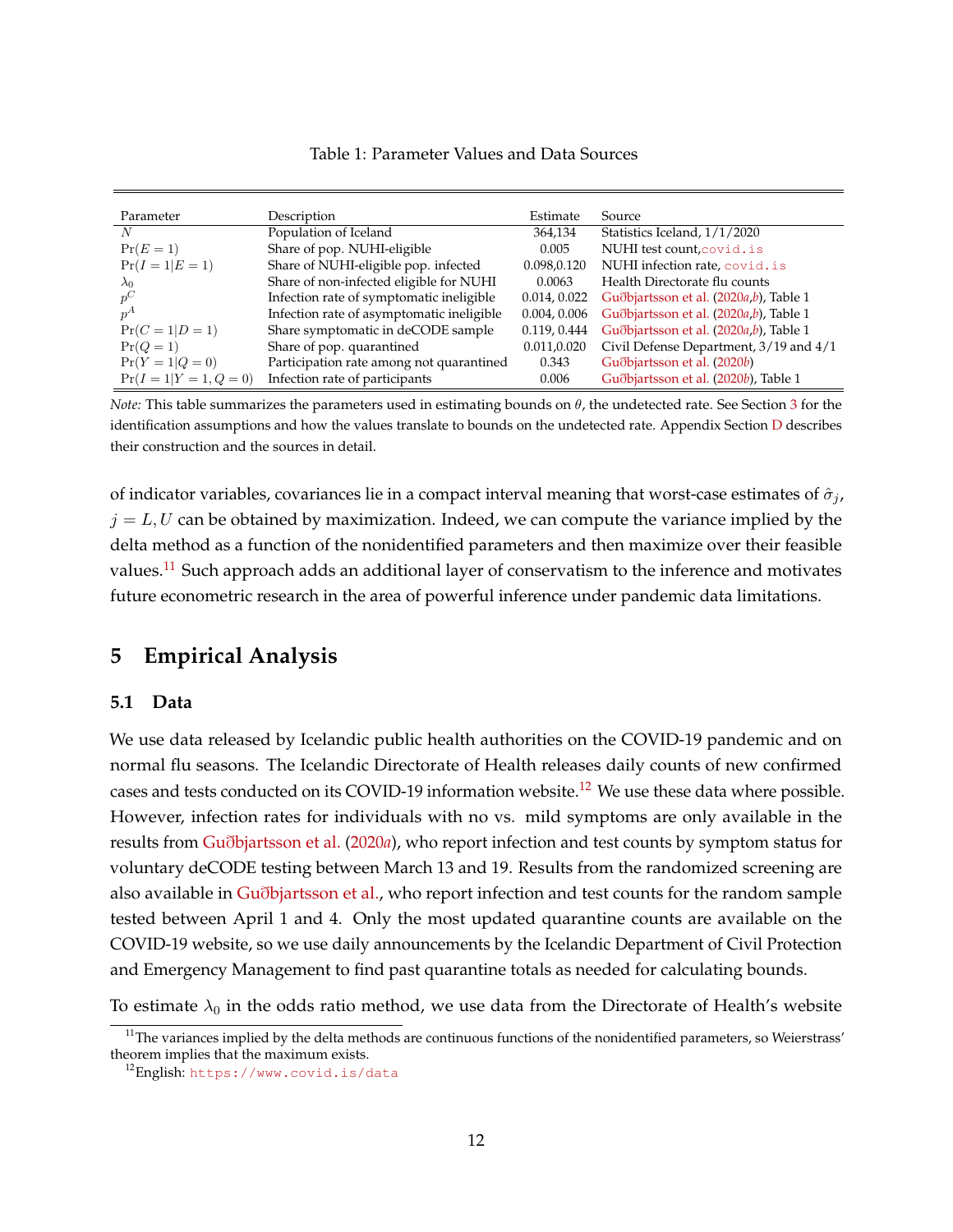| Method                        | Undetected Rate $\theta$ |             | Dates of            | Dates of       |
|-------------------------------|--------------------------|-------------|---------------------|----------------|
|                               | Lower Bound              | Upper Bound | <b>NUHI</b> Testing | deCODE Testing |
| Random Screening <sup>a</sup> | 0.675                    | 0.999       | $4/1 - 4/4$         | $4/1 - 4/4$    |
| Random Screening <sup>b</sup> | 0.681                    | 0.922       | $4/1 - 4/4$         | $4/1 - 4/4$    |
| Odds Ratio                    | 0.891                    | 0.938       | $3/13 - 3/19$       | $3/13 - 3/19$  |
| Odds Ratio                    | 0.806                    | 0.905       | $4/1 - 4/4$         | $4/1 - 4/4$    |

<span id="page-13-1"></span>

| Table 2: Estimates of the Proportion NUHI-Ineligible among the Infected |  |  |
|-------------------------------------------------------------------------|--|--|
|                                                                         |  |  |

*Notes*: This table summarizes the methods we outline to estimate  $\theta = P(E = 0|I = 1)$ , the undetected rate. Section [3](#page-4-1) describes the methods in detail. The random screening method relies on test results from a sample of Icelanders randomly invited to participate in deCODE testing from April 1 through April 4. The odds ratio method relies on the parameter  $\lambda_0 = P(E = 1 | I = 0)$ , which we estimate based on data from past flu seasons, as well as infection rates of the symptomatic and asymptomatic from Guð[bjartsson et al.](#page-16-0) [\(2020](#page-16-0)*b*). Parameter values and their construction are summarized in Table [1](#page-12-4) and described in detail in Appendix Section [D.](#page-24-0)

<sup>a</sup> Relies only on Assumption [1.](#page-5-1)

<sup>b</sup> Relies on Assumptions [1](#page-5-1) and [2.](#page-6-1)

with weekly counts of individuals who come to primary-care center or health clinics with flu-like symptoms for every flu season from the 2009-10 through the 2017-18 flu season (the most recent season available).<sup>[13](#page-13-0)</sup> Appendix Section [D](#page-24-0) contains the precise details on the data and construction of each parameter value. Table [1](#page-12-4) summarizes the estimates used to construct the bounds.

### **5.2 Results**

The results are summarized in Table [2.](#page-13-1) While our approaches rely on different assumptions, the results are consistent: more than two thirds of all infected Icelanders are ineligible for testing in the medical system, even after testing criteria were broadened. The results rely on a series of important assumptions on NUHI eligibility and lags in testing (see Assumption [1](#page-5-1) and Section [4\)](#page-10-0) and the plausibility of deCODE results as estimates of the ineligible rate, which motivated our use of partial identification techniques. We explore the results in detail below.

**Odds ratio method.** Since this method relies on deCODE infection rates by symptom status when bounding, we limited to two time periods for which we have such data from Guð[bjartsson et al.](#page-16-0) [\(2020](#page-16-0)*b*), i.e. March 13 through 19—available in the pre-print (Guð[bjartsson et al.,](#page-16-13) [2020](#page-16-13)*a*)—and April

<span id="page-13-0"></span><sup>&</sup>lt;sup>13</sup>Only in Icelandic: [https://www.landlaeknir.is/servlet/file/store93/item32967/influensulik.](https://www.landlaeknir.is/servlet/file/store93/item32967/influensulik.einkenni.uppfaersla.a.vef. okt2017.AG.xls_%C3%A1n%20myndar%20og%20aldursdreifingu.xls) [einkenni.uppfaersla.a.vef.okt2017.AG.xls\\_%C3%A1n%20myndar%20og%20aldursdreifingu.xls](https://www.landlaeknir.is/servlet/file/store93/item32967/influensulik.einkenni.uppfaersla.a.vef. okt2017.AG.xls_%C3%A1n%20myndar%20og%20aldursdreifingu.xls)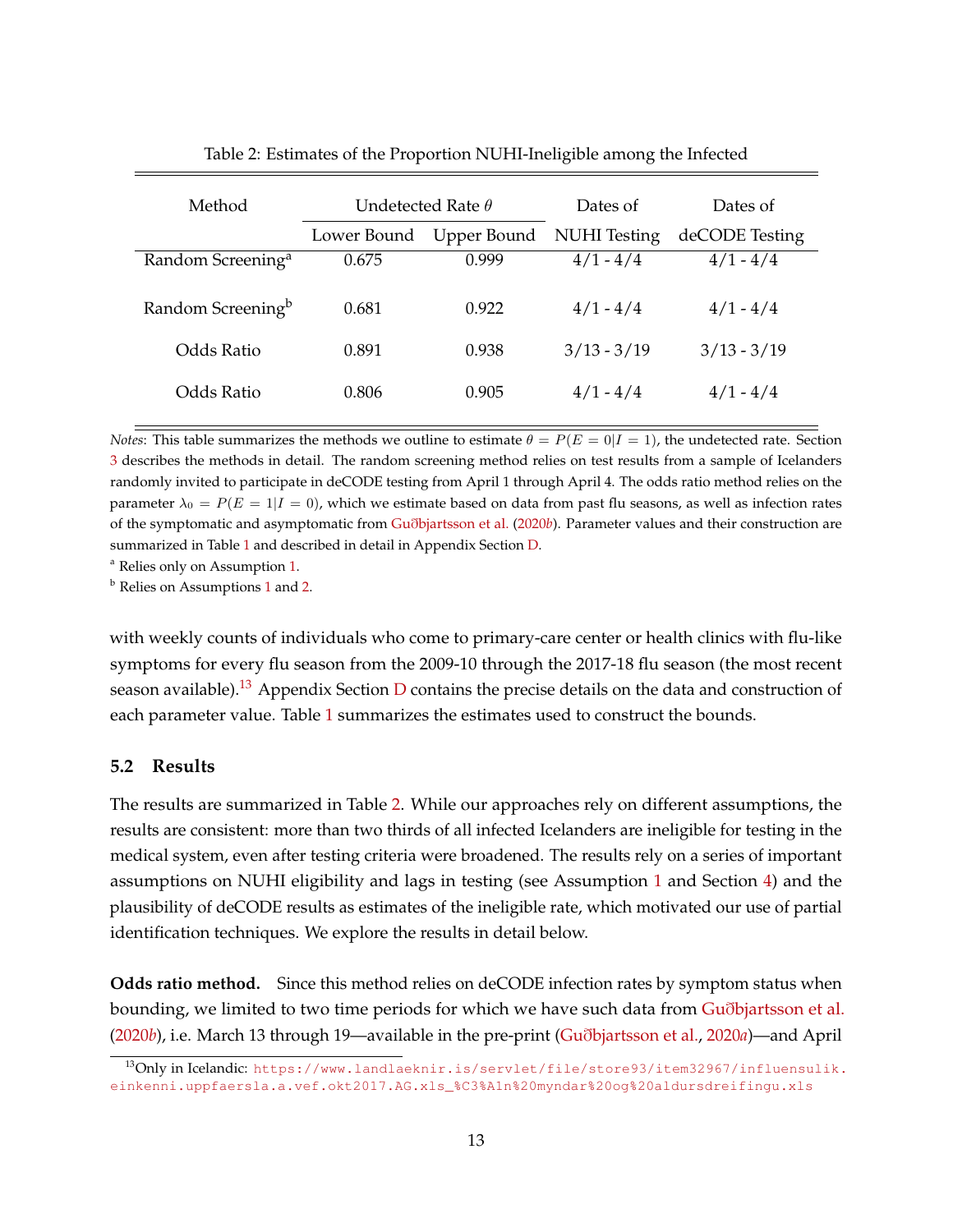1 through April 4 (the sample in the random encouragement design). Using a point estimate for  $\lambda_0$ and bounding  $Pr(I = 1|E = 0)$  resulted in tighter bounds: [0.891,0.938] for the earlier dates and [0.806,0.905] for the later ones. NUHI eligibility guidelines were broadened after March 19 (see Section [2\)](#page-4-0), so the results from early April lead to lower estimates of the undetected rate. Recall that the estimate for  $\lambda_0$  is the peak weekly case-load during the H1N1 outbreak in the fall of 2009. Since  $\tau_U$  is a strictly decreasing function of  $\lambda_0$ , it follows that a smaller value of  $\lambda_0$  shifts the upper bound on the identified set upwards, so there is some conservatism to this value. Because  $\lambda_0$  also enters the lower bound for  $P(I = 1|E = 0)$  in a monotonically increasing way, the relationship between  $\lambda_0$  and  $\tau_L$  is nonlinear. To clarify the sensitivity of our estimates to  $\lambda_0$ , we plot our bounds as a function of  $\lambda_0$  in the Appendix Section [B.](#page-22-0) These estimates are qualitatively robust to a range of plausible values for  $\lambda_0$ .

**Random screening method.** We estimate  $Pr(I = 1|E = 1)$  over the same dates when deCODE tested the random sample, i.e. April 1 through 4. We estimate the lower bound of  $\theta$  is about 68%. Adding Assumption [2](#page-6-1) to address the exclusion of quarantined individuals barely changes the lower bound, while decreasing the upper bound substantially (by about 7 ppt). The decrease in the upper bound is driven by the monotonicity assumption on the infection rate for those with  $Q = 0, Y = 0$ . The width of the bounds in both cases reflects in the worst-case  $Pr(I = 1|Q = 0, Y = 0) = 0$ and the fact that quarantined individuals were excluded from participation. The results suggest that randomized encouragement designs have limited identifying power if one wishes to avoid uncomfortable assumptions about the sub-population that do not comply with the randomization. Consequently, public health officials should design direct randomization methods that sample from the *entire* population in order to gain more informative estimates of pandemic parameters.

# **6 Conclusion**

This paper seeks to estimate the fraction of COVID-19 infections that were undetected by strict eligibility criterion for testing (the 'undetected rate') in the early stages of the pandemic. Using data from Iceland, we conclude that the undetected rate was very high: our preferred estimates of the lower bound imply that at least 80% of infected individuals were ineligible for medical testing, even after the medical system broadened its criteria. The undetected rate will be higher than estimates of the fraction of infections that are asymptomatic [\(Mizumoto et al.,](#page-16-3) [2020;](#page-16-3) [Nishiura et al.,](#page-16-4) [2020\)](#page-16-4), since ineligible individuals can be mildly symptomatic. The results continue to have implications for the United States and other countries, especially as phased re-opening plans are executed.

Our methods carry some caveats. We rely on several key assumptions on the eligible share ofthe population and medical system testing. Moreover, we do not consider the presence of false positives and false negatives. We believe that assuming zero false positives is reasonable with the testing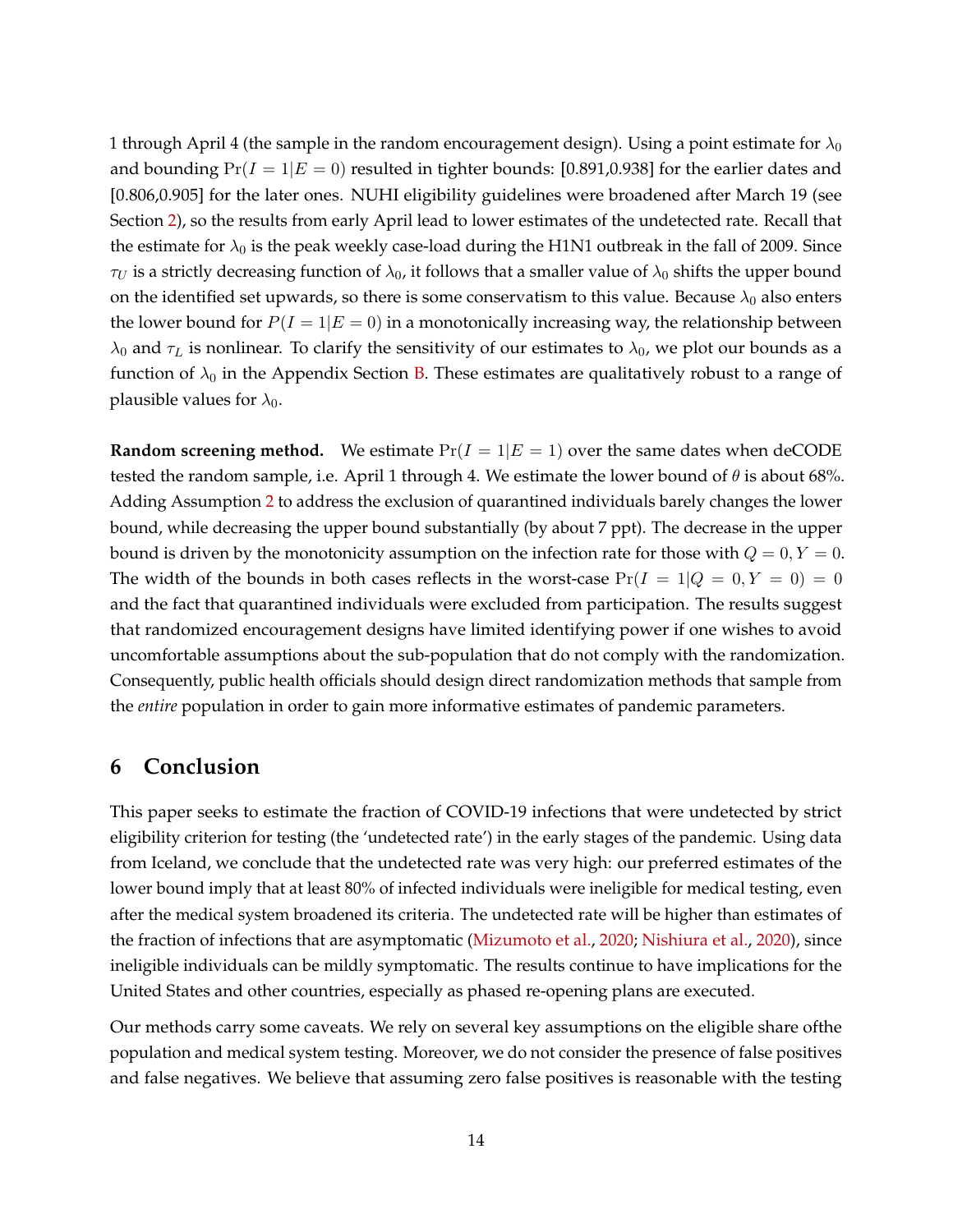methods used here, but simple thought experiments show that this is not innocuous: even a false positive rate of 0.5% (with no false negatives) could explain the infection rate we observe among the ineligible and imply a true undetected rate of 0%. Our paper serves as a stepping stone and subsequent analysis that relaxes these assumptions is an important undertaking for econometricians.

# **7 Acknowledgements**

The development of the paper has benefited from numerous discussions. In particular, we thank Isaiah Andrews, Eric Budish, Kevin Chen, Charles Manski, Francesca Molinari, Rami Tabri, and Elie Tamer. We also are grateful to Guðrún Aspelund, Thor Aspelund, Bergdís Björk Sigurjónsdóttir, Sigríður Haraldsdóttir, and Agnes Gísladóttir for their insight into the Icelandic COVID-19 testing efforts and data. Aspelund acknowledges support by the National Science Foundation Graduate Research Fellowship under Grant No. 1122374. All errors are our own.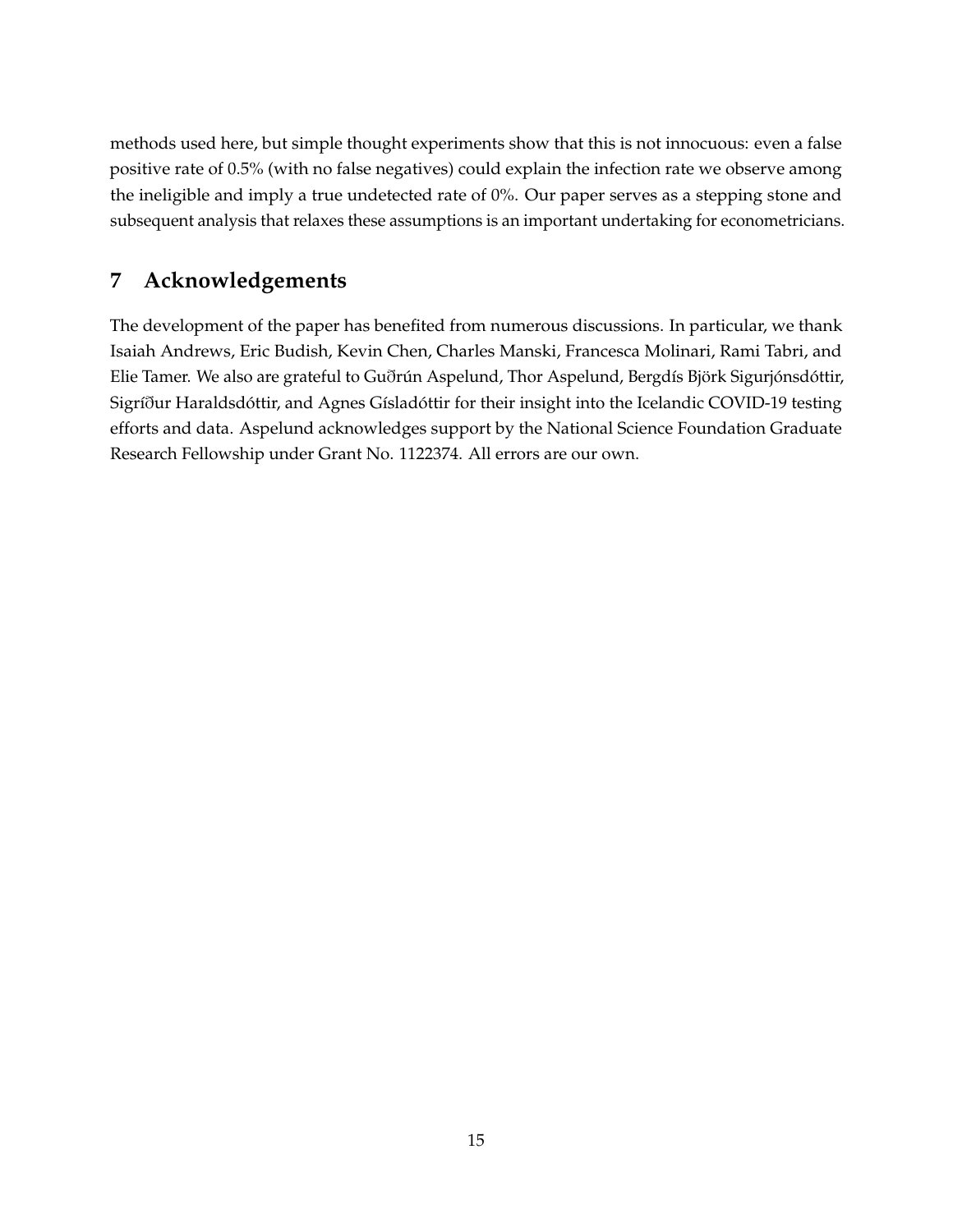## **References**

- <span id="page-16-6"></span>**Boston Public Health Commission.** 2020. "Results Released for Antibody and COVID-19 Testing of Boston Residents." Press Release, May 18,2020.
- <span id="page-16-10"></span>**Bullard, Jared, et al.** 2020. "Predicting infectious SARS-CoV-2 from diagnostic samples." *Clinical Infectious Diseases*.
- <span id="page-16-12"></span>**Cocci, Matthew D, and Mikkel Plagborg-Møller.** 2019. "Standard errors for calibrated parameters." *Working Paper*.
- <span id="page-16-13"></span>**Gu**ð**bjartsson, Dan´ıel F, et al.** 2020*a*. "Early Spread of SARS-CoV-2 in the Icelandic population." MedRxiv Pre-Print: <https://doi.org/10.1101/2020.03.26.20044446>.
- <span id="page-16-0"></span>Guðbjartsson, Daníel F., et al. 2020b. "Spread of SARS-CoV-2 in the Icelandic population." *New England Journal of Medicine*.
- <span id="page-16-11"></span>**Horowitz, Joel L, and Charles F Manski.** 2000. "Nonparametric analysis of randomized experiments with missing covariate and outcome data." *Journal of the American statistical Association*, 95(449): 77–84.
- <span id="page-16-9"></span>**Indiana State Dept. of Health.** 2020. "COVID-19 Random Sample Study: Preliminary Results." Presentation, May 13.
- <span id="page-16-2"></span>**Li, Ruiyun, et al.** 2020. "Substantial undocumented infection facilitates the rapid dissemination of novel coronavirus (SARS-CoV2)." *Science*, 368: 489–493.
- <span id="page-16-1"></span>**Manski, Charles F., and Francesca Molinari.** 2020. "Estimating the COVID-19 infection rate: Anatomy of an inference problem." *Journal of Econometrics*.
- <span id="page-16-3"></span>**Mizumoto, Kenji, Katsushi Kagaya, Alexander Zarebski, and Gerardo Chowell.** 2020. "Estimating the asymptomatic proportion of coronavirus disease 2019 (COVID-19) cases on board the Diamond Princess cruise ship, Yokohama, Japan, 2020." *Euro Surveillance*, 25.
- <span id="page-16-5"></span>**New York Governor's Press Office.** 2020. "Amid Ongoing COVID-19 Pandemic, Governor Cuomo Announces Results of Completed Antibody Testing Study of 15,000 People Showing 12.3 Percent of Population Has COVID-19 Antibodies." Press Release, May 2, 2020.
- <span id="page-16-4"></span>**Nishiura, Hiroshi, et al.** 2020. "Estimation of the asymptomatic ratio of novel coronavirus infections (COVID-19)." *International Journal of Infectious Diseases*, 94.
- <span id="page-16-8"></span>**Office for National Statistics.** 2020. "Coronavirus (COVID-19) Infection Survey pilot: 5 June 2020." Statistical Bulletin, June 5.
- <span id="page-16-7"></span>**Public Health Agency of Sweden.** 2020. "Första resultaten från pågående undersökning av antikroppar för covid-19-virus." Report, May 20, 2020.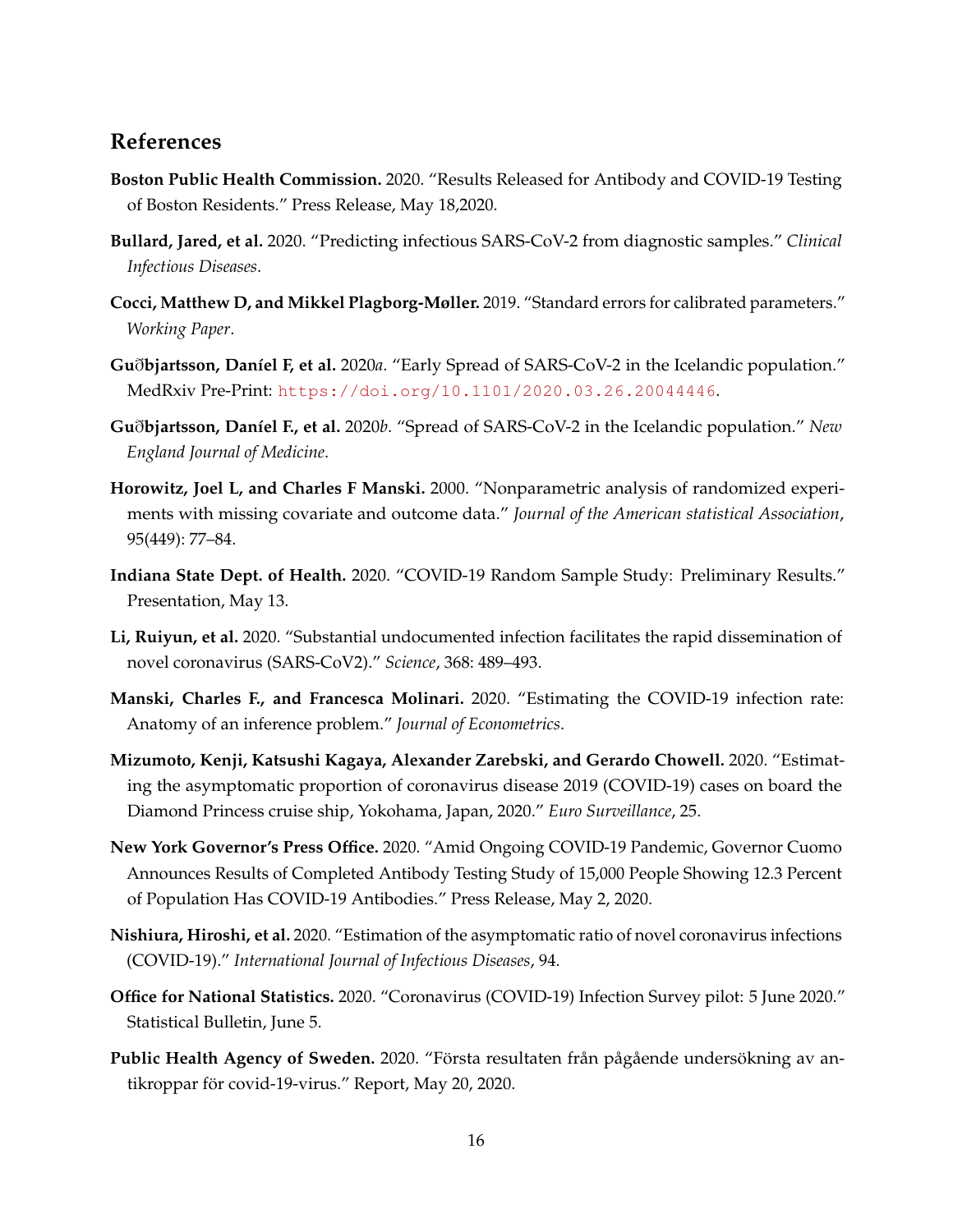- <span id="page-17-4"></span>**Public Health England.** 2020. "Weekly Coronavirus Disease 2019 (COVID-19) Surveillance Report." Report, Week 22.
- <span id="page-17-3"></span>**Qiu, Jane.** 2020. "Covert coronavirus infections could be seeding new outbreaks." *Nature News*.
- <span id="page-17-9"></span>**Ramdas, Kamalini, Ara Darzi, and Sanjay Jain.** 2020. "Test, re-test, re-test': using inaccurate tests to greatly increase the accuracy of COVID-19 testing." *Nature Medicine*.
- <span id="page-17-1"></span>**Russell, Timothy W., et al.** 2020. "Using a delay-adjusted case fatality ratio to estimate underreporting." Centre for Mathematical Modeling of Infectious Diseases Repository.
- <span id="page-17-5"></span>**Spanish Ministry of Health.** 2020. "Estudio nacional de sero-epidemilogía de la infección por SARS-CoV-2 en España: Informe preliminar 13 de Mayo de 2020." Report, May 13, 2020.
- <span id="page-17-7"></span>Streeck, Hendrick, Gunther Hartmann, Martin Exner, and Matthias Schmid. 2020. "Vorläufiges Ergebnis und Schlussfolgerungen der COVID-19 Case-ClusterStudy (Gemeinde Gangelt)." Report.
- <span id="page-17-0"></span>**Tamer, Elie.** 2010. "Partial Identification in Econometrics." *Annual Review of Economics*, 2: 167–195.
- <span id="page-17-8"></span>**Vogel, Gretchen.** 2020. "Antibody surveys suggesting vast undercount of coronavirus infections may be unreliable." *Science News*.
- <span id="page-17-2"></span>**Wu, Joseph T., et al.** 2020*a*. "Estimating clinical severity of COVID-19 from the transmission dynamics in Wuhan, China." *Nature Medicine*, 26: 506–510.
- <span id="page-17-6"></span>**Wu, Xiaodong, Bo Fu, Lang Chen, and Yong Feng.** 2020*b*. "Serological tests facilitate identification of asymptomatic SARS-CoV-2 infection in Wuhan, China." *Journal of Medical Virology*.
- <span id="page-17-10"></span>**Zheng, Shufa, et al.** 2020. "Viral load dynamics and disease severity in patients infected with SARS-CoV-2 in Zhejiang province, China, January-March 2020: retrospective cohort study." *BMJ*, 369.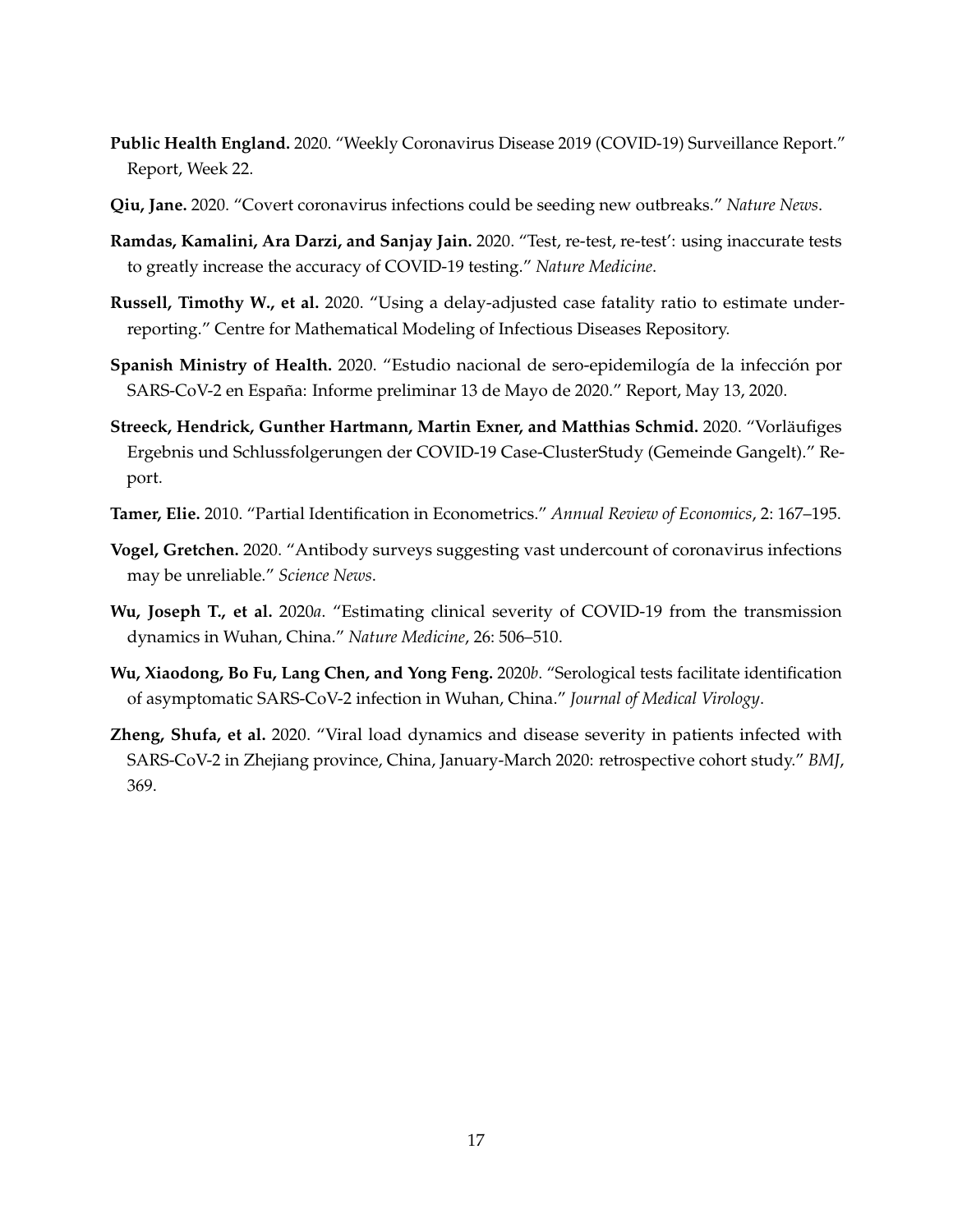## <span id="page-18-0"></span>**A Proofs**

### **A.1 Identified Sets**

We start by proving the propositions related to the random screening identification.

*Proof of Proposition* [1.](#page-6-0) The proof follows by the direct method. First note that  $\theta = 1 - Pr(E = 1 | I = 1)$ by the complement rule. Next, Bayes rule and the law of total probability yields

$$
Pr(E = 1|I = 1) = \frac{Pr(I = 1|E = 1)Pr(E = 1)}{Pr(I = 1)}
$$
  
= 
$$
\frac{Pr(I = 1|E = 1)Pr(E = 1)}{Pr(I = 1|Q = 1)Pr(Q = 1) + Pr(I = 1|Q = 0)Pr(Q = 0)}.
$$

To complete the proof, we need to consider the denominator. In accordance with the text,  $Pr(I =$  $1|Q = 1$   $\in [0, 1]$  and  $Pr(I = 1|Q = 0) \in [L_0, U_0]$  where

$$
L_0 \equiv \Pr(I = 1|Q = 0, Y = 1)\Pr(Y = 1|Q = 0)
$$
  
\n
$$
U_0 \equiv \Pr(I = 1|Q = 0, Y = 1)\Pr(Y = 1|Q = 0) + \Pr(Y = 0|Q = 0).
$$

Consequently,

$$
Pr(I = 1) \in [L_0 Pr(Q = 0), U_0 Pr(Q = 0) + Pr(Q = 1)] \equiv [P_L^0, P_U^0]
$$

and immediately

$$
\Pr(E=1|I=1) \in \left[\frac{\Pr(I=1|E=1)\Pr(E=1)}{P_U^0}, \frac{\Pr(I=1|E=1)\Pr(E=1)}{P_L^0}\right].\tag{4}
$$

<span id="page-18-1"></span> $\Box$ 

Apply the complement rule to [\(4\)](#page-18-1) to complete the proof.

*Proof of Proposition [2.](#page-7-0)* The proof follows the same steps as that of Proposition [1.](#page-6-0) The only difference is that now  $Pr(I = 1) \in [P_L^1, P_U^1]$  under Assumption [2](#page-6-1) and  $Pr(I = 1 | Q = 0) \in [L_0, U_1]$ , where  $P_L^1 \equiv L_0$ ,  $P_U^1 \equiv U_1 \Pr(Q = 0) + \Pr(I = 1|E = 1) \Pr(Q = 1)$ , and  $U_1 = \Pr(I = 1|Y = 1, Q = 0)$ .  $\Box$ 

Now we turn to the odds ratio approach. We start with the alternative representation of  $\theta$ , which is simply an algebraic result.

**Lemma A.1.** *An alternative representation of* θ *is*

$$
\theta = \frac{\tau}{1+\tau}
$$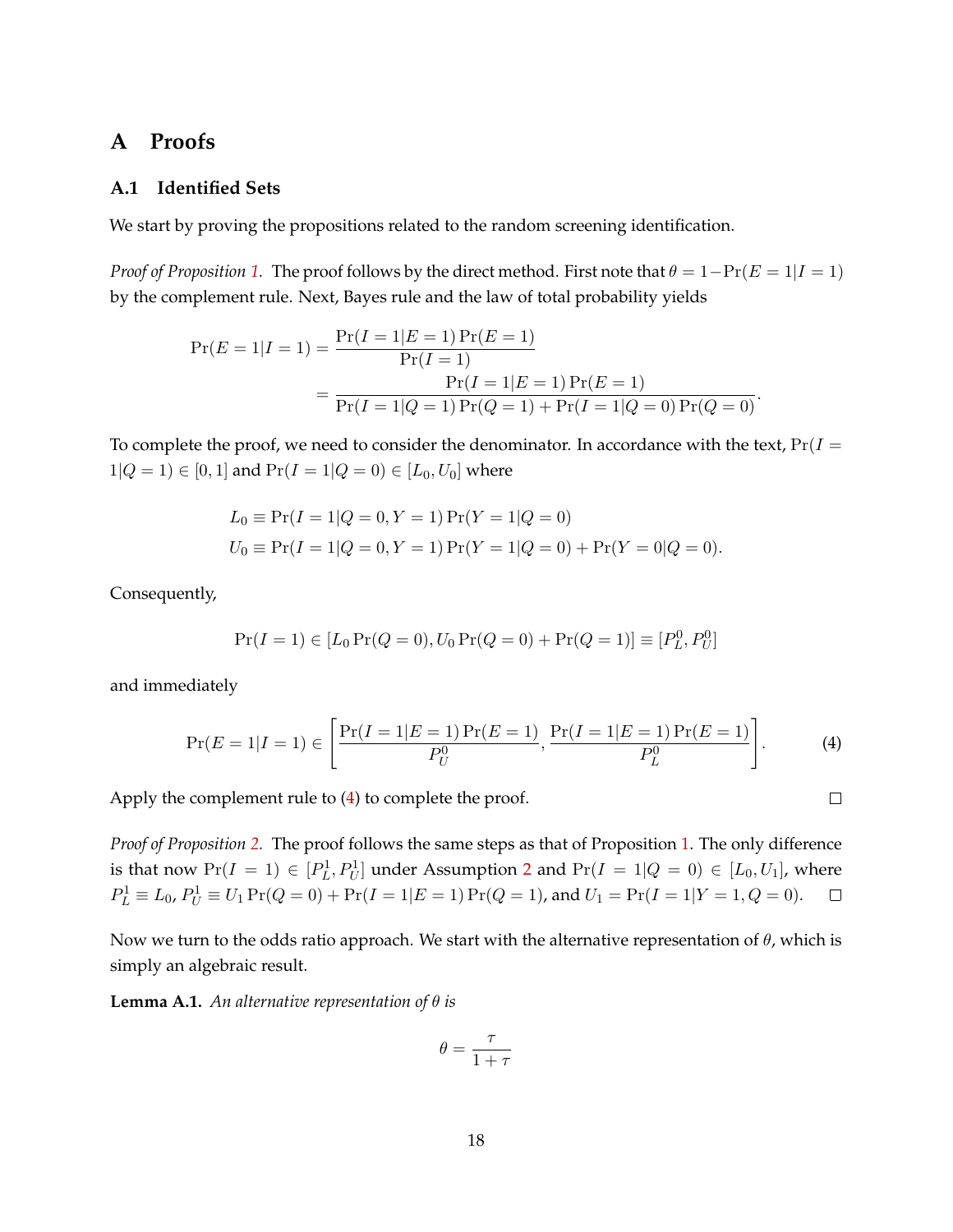*where*

$$
\tau \equiv \left(\frac{1 - \lambda_0}{\lambda_0}\right) \left(\frac{1 - \Pr(I = 1|E = 1)}{\Pr(I = 1|E = 1)}\right) \left(\frac{\Pr(I = 1|E = 0)}{1 - \Pr(I = 1|E = 0)}\right)
$$

*and*  $\lambda_0 \equiv \Pr(E = 1 | I = 0)$ *.* 

*Proof.* The proof proceeds by the direct method. By Bayes rule and the law of total probability,

$$
\Pr(I = 1|E = 1) = \frac{(1 - \theta)\Pr(I = 1)}{(1 - \theta)\Pr(I = 1) + \lambda_0(1 - \Pr(I = 1)}
$$
\n(5)

and

$$
\Pr(I=1|E=0) = \frac{\theta \Pr(I=1)}{\theta \Pr(I=1) + (1 - \lambda_0)(1 - \Pr(I=1))}.
$$
\n(6)

Take the ratio of odds ratios implied by  $(5)$  and  $(6)$ , we have

$$
\frac{(1-\Pr(I=1|E=1))/\Pr(I=1|E=1)}{(1-\Pr(I=1|E=0))/\Pr(I=1|E=0)} = \left(\frac{\lambda_0}{1-\lambda_0}\right)\left(\frac{\theta}{1-\theta}\right).
$$

Rearranging,

$$
\theta = \frac{\tau}{1+\tau}
$$

as required.

Now that we have established the representation, we prove Proposition [3.](#page-9-1)

*Proof of Proposition* [3.](#page-9-1) The proof proceeds by the direct method. We first derive bounds for  $Pr(I =$  $1|E = 0$ ). To this end, we note that

$$
Pr(I = 1|E = 0) = Pr(I = 1|E = 0, Q = 0) Pr(Q = 0|E = 0)
$$

$$
+ Pr(I = 1|E = 0, Q = 1) Pr(Q = 1|E = 0)
$$
(7)

by the law of total probability.

We consider each term in [\(7\)](#page-19-2) individually. Bayes law and the fact that  $Pr(E = 0|Q = 1) \in [0, 1]$ yields that  $Pr(Q = 1|E = 0) \in [0, Pr(Q = 1)/Pr(E = 0)]$ . Immediately, the complement rule allows

<span id="page-19-2"></span><span id="page-19-1"></span><span id="page-19-0"></span> $\Box$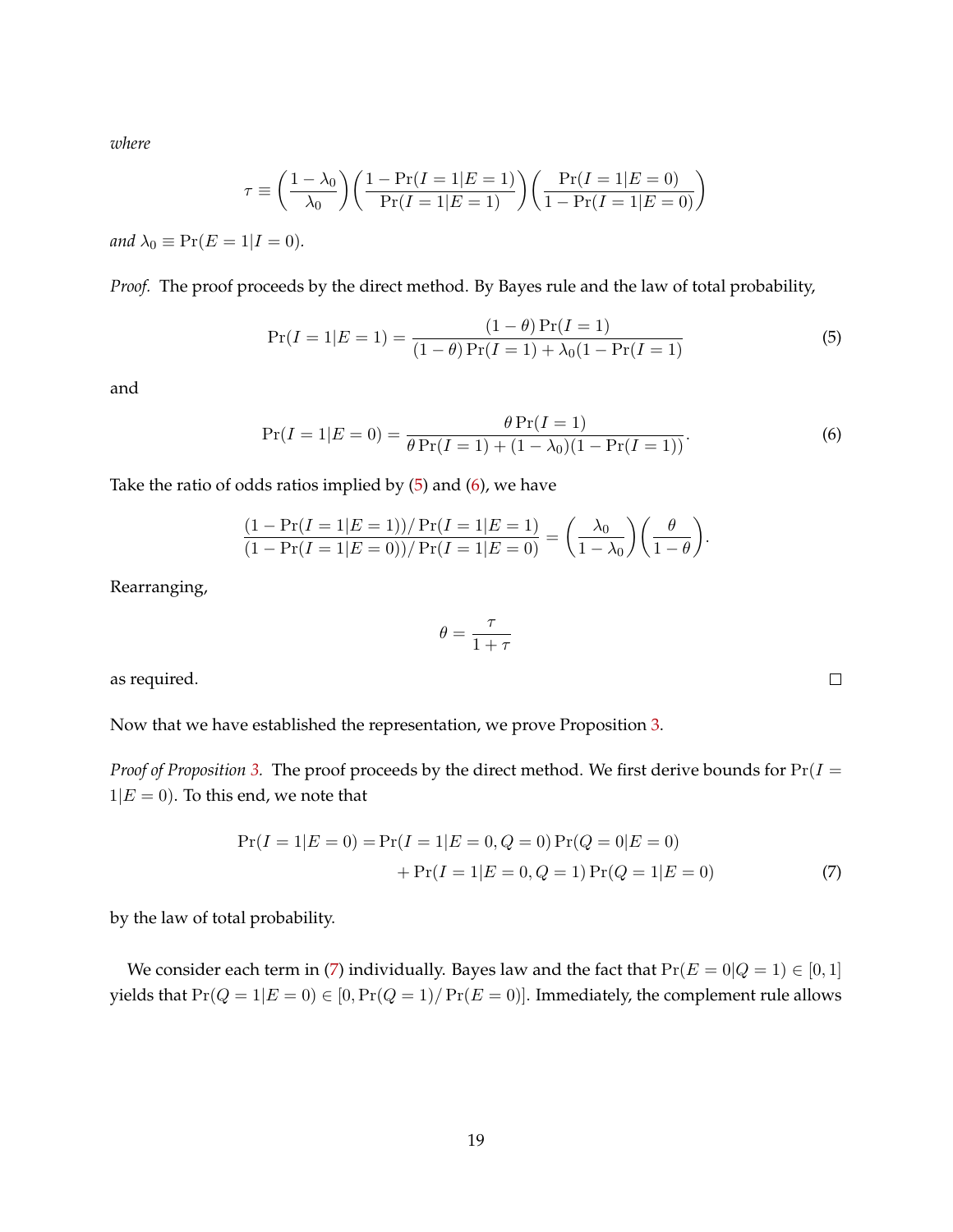us to conclude  $Pr(Q = 0|E = 0) \in [1 - Pr(Q = 1)/Pr(E = 0), 1]$ . By the law of total probability,

$$
Pr(I = 1|E = 0, Q = 0) = (p^{C} - p^{A}) Pr(C = 1|Q = 0, E = 0) + p^{A}
$$

$$
\in [(p^{C} - p^{A})\lambda_{0} + p^{A}, (p^{C} - p^{A}) Pr(C = 1|D = 1) + p^{A}]
$$

where the bounds hold by Part 1 of Assumption [3.](#page-8-1) Finally,  $Pr(I = 1|E = 0, Q = 1) \in [0, Pr(I = 1|Q])$  $1|T = 1|$  by Part 2 of Assumption [3.](#page-9-1) Putting these all together, we have bounds for  $Pr(I = 1|E = 0)$ given by

$$
\Pr(I = 1|E = 0) \le (p^C - p^A)\Pr(C = 1|D = 1) + p^A + \frac{\Pr(Q = 1)\Pr(I = 1|E = 1)}{\Pr(E = 0)} \equiv U_1
$$
  

$$
\Pr(I = 1|E = 0) \ge ((p^C - p^A)\lambda_0 + p^A) \left(1 - \frac{\Pr(Q = 1)}{\Pr(E = 0)}\right) \equiv L_1.
$$

Evaluate  $\tau$  at  $U_1$  and  $L_1$  and the result follows from the fact that  $\tau \mapsto \frac{\tau}{1+\tau}$  is strictly increasing over  $[0, 1]$ .  $\Box$ 

#### **A.2 Confidence Set Assumptions and Validity**

<span id="page-20-0"></span>**Assumption 4.** P *satisfies*

- 1. There exists  $\varepsilon_*, \varepsilon^* \in (0, \infty)$  such that  $\varepsilon_* \leq \inf_{\mathbf{P} \in \mathcal{P}} Var_{\mathbf{P}}(\hat{\theta}_L) \leq \sup_{\mathbf{P} \in \mathcal{P}} Var_{\mathbf{P}}(\hat{\theta}_U) \leq \varepsilon^*$
- 2. *The following weak convergence holds for all subsequences*  $\{{\bf P}_{w_n}: n\ge 1\}$  *in*  ${\cal P}$  *as*  $n\to\infty$ *:*

$$
\begin{bmatrix}\frac{\sqrt{w_n}(\hat{\theta}_{L,w_n}-\theta_L(\mathbf{P}_{w_n}))}{\hat{\sigma}_L} \\ \frac{\sqrt{w_n}(\hat{\theta}_{U,w_n}-\theta_U(\mathbf{P}_{w_n}))}{\hat{\sigma}_U}\end{bmatrix} \leadsto \begin{bmatrix} Z_1 \\ Z_2 \end{bmatrix}
$$

 $\omega$ here  $[Z_1, Z_2]' \sim MVN(0_2, \Omega)$ ,  $\Omega \equiv \lim_{n\to\infty} \Omega(P_{w_n})$ , and  $\Omega(\mathbf{P}_{w_n}) \equiv Corr_{\mathbf{P}_{w_n}}(\hat{\theta}_L, \hat{\theta}_U)$   $\forall$  n.

Part 2 is a uniform asymptotic normality assumption that allows one to establish the validity of  $CS_n(1-\alpha)$  and Part 1 ensures that the elements of  $\{\Omega(P_{w_n}) : n \geq 1\}$  are well-defined. Since data in the random screening is based on an i.i.d. sample of the Icelandic population and the random variables are almost-surely bounded, such assumption is reasonable.

**Proposition 4.** *Under Assumption [4,](#page-20-0)*  $CS_n(1-\alpha)$  *satisfies* 

$$
\liminf_{n \to \infty} \inf_{\mathbf{P} \in \mathcal{P}} \mathrm{Pr}_{\mathbf{P}}(\Theta_I(\mathbf{P}) \subseteq CS_n(1-\alpha)) \ge 1-\alpha
$$

*Proof.* It suffices to show that for an arbitrary sequence  $\{P_n : n \geq 1\}$  in  $P$ ,

$$
\liminf_{n \to \infty} \Pr_{\mathbf{P}_n}(\Theta_I(\mathbf{P}_n) \subseteq CS_n) \ge 1 - \alpha.
$$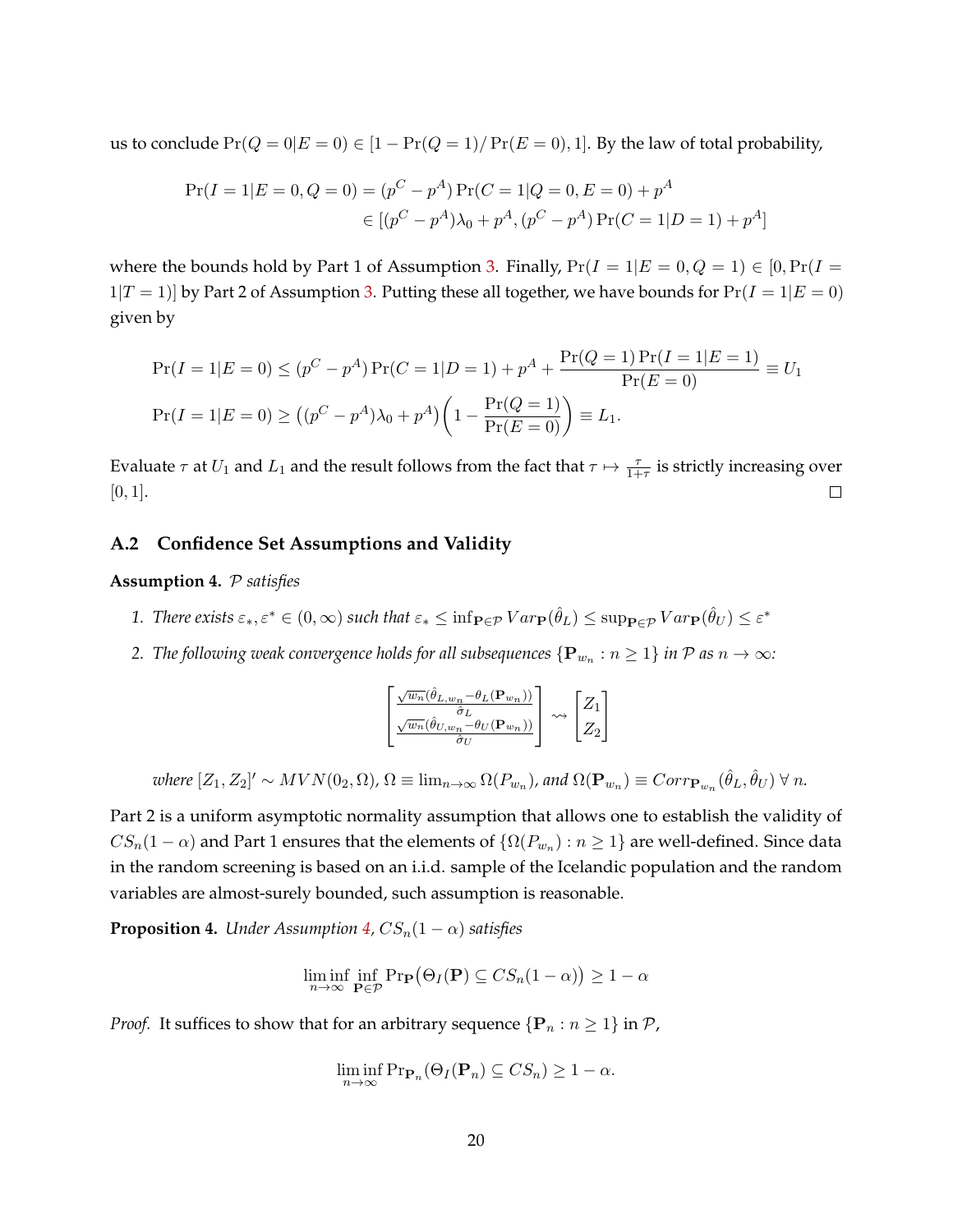The limit inferior is smallest subsequential limit, so trivially there exists a subsequence  $\{{\bf P}_{w_n}: n\ge 1\}$ of  $\{P_n : n \geq 1\}$  such that

<span id="page-21-0"></span>
$$
\lim_{n \to \infty} \Pr_{\mathbf{P}_{w_n}}(\Theta_I(\mathbf{P}_{w_n}) \subseteq CS_{w_n}) = \liminf_{n \to \infty} \Pr_{\mathbf{P}_n}(\Theta_I(\mathbf{P}_n) \subseteq CS_n).
$$
\n(8)

By definition of  $CS_{w_n}(1-\alpha)$ , it follows that

$$
\lim_{n \to \infty} \Pr_{\mathbf{P}_{w_n}} \left( \Theta_I(\mathbf{P}_{w_n}) \subseteq CS_{w_n}(1-\alpha) \right)
$$
\n
$$
= \lim_{n \to \infty} \Pr_{\mathbf{P}_{w_n}} \left( \frac{\sqrt{w_n}(\hat{\theta}_{L,w_n} - \theta_L(\mathbf{P}_{w_n})}{\hat{\sigma}_L} \le c_L^*(1-\alpha), \frac{\sqrt{w_n}(\hat{\theta}_{U,w_n} - \theta_U(\mathbf{P}_{w_n})}{\hat{\sigma}_U} \ge -c_U^*(1-\alpha) \right)
$$
\n
$$
= P_{\Omega} \left( Z_1 \le c_L^*(1-\alpha), Z_2 \le c_U^*(1-\alpha) \right)
$$
\n
$$
\ge P_{\Omega} \left( Z_1 \le c_L^*(1-\alpha), Z_2 \le y_\alpha(\tilde{\rho}) \right)
$$
\n
$$
\ge 1-\alpha,
$$

where  $\tilde{\rho} = \arg \max_{\rho \in [-1,1]} x_{\alpha}(\rho)$ . The last equality holds by Assumption [4](#page-20-0) plus the symmetry of the standard normal distribution, the first inequality holds because  $c_U^*(1-\alpha) \ge y_\alpha(\tilde\rho)$ , and the last inequality holds by construction of the critical value (i.e.  $c_L^*(1-\alpha) = x_\alpha(\tilde{\rho})$ ). Combining this result with [\(8\)](#page-21-0) completes the proof.  $\Box$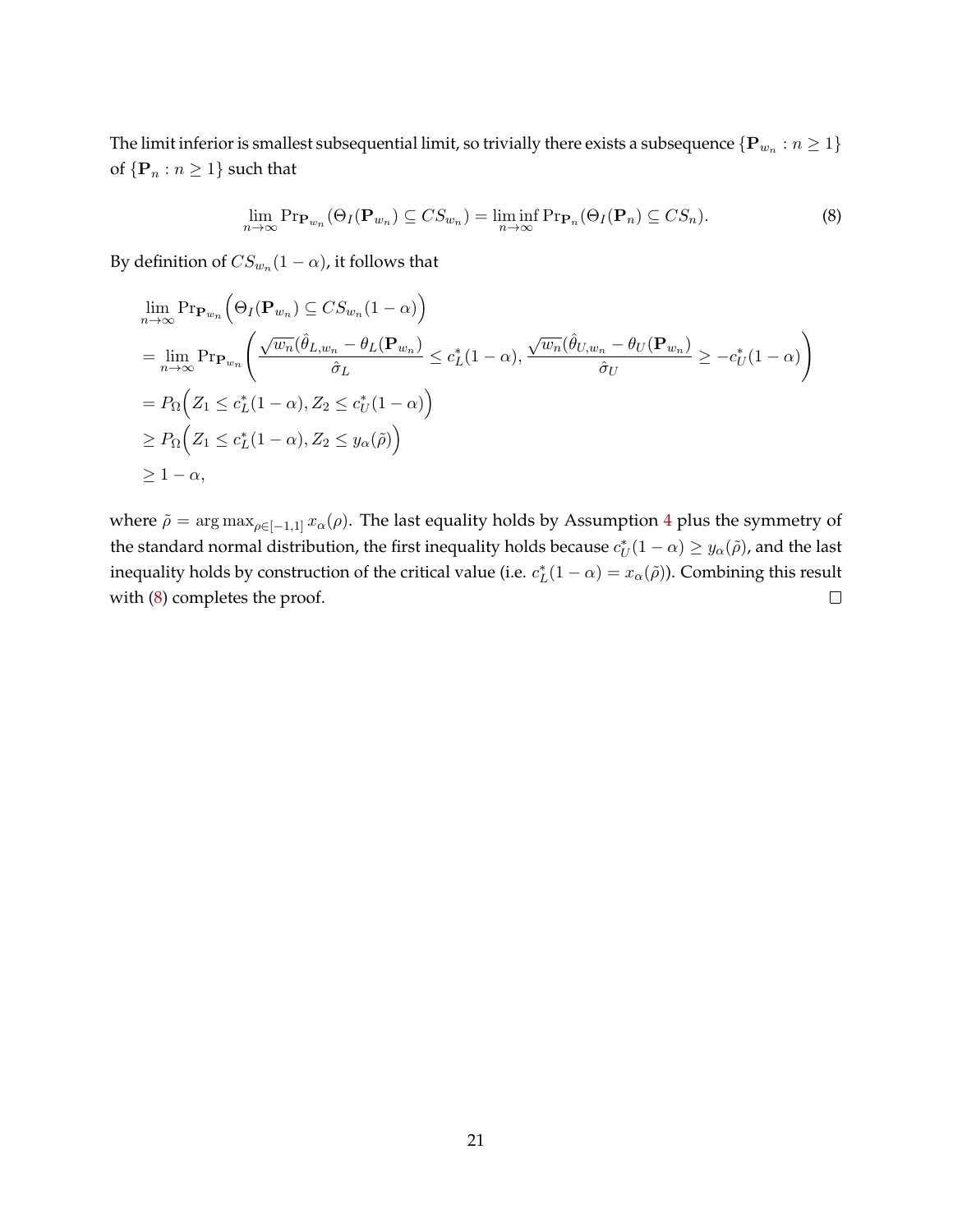# <span id="page-22-0"></span>**B** Sensitivity to  $\lambda_0$  in Odds Ratio Approach

The odds ratio approach to identifying  $\theta$  requires the parameter  $\lambda_0 = \Pr(E = 1 | I = 0)$ , which we interpret to be the underlying rate of cold/flu symptoms in the general public. As we describe in Section [5.1,](#page-12-1) we use Directorate of Health weekly influenza count data from 2009 through early 2017 to estimate  $\lambda_0$  as the greatest one-week fraction of Icelanders reporting flu symptoms at health clinics, which is 0.62%.

To clarify whether our estimates from the odds ratio approach are sensitive to  $\lambda_0$ , Figure [1](#page-22-1) plots the estimated identified regions for  $\theta$  as a function of  $\lambda_0$ . The blue shaded area corresponds to odds ratio estimates using testing data from March 13-19, and the red shaded area corresponds to odds ratio estimates using testing data from April 1-4. The dashed vertical line denotes the calibrated value of  $\lambda_0$  used in our baseline estimates. As this figure indicates, our estimates are reasonably robust to a range of values for  $\lambda_0$ .



<span id="page-22-1"></span>Figure 1: Sensitivity of Odds Ratio Estimates to  $\lambda_0$ 

*Notes*: This figure plots estimates of θ using the odds ratio approach outlined in section [3.2](#page-7-2) as a function of the parameter  $\lambda_0$ . The dashed line indicates the value of  $\lambda_0$  used in our baseline estimates, presented in Table [2.](#page-13-1) The blue shaded region corresponds to our estimates using testing data from March 13-19, and the red shaded region corresponds to our estimates using testing data from April 1-4.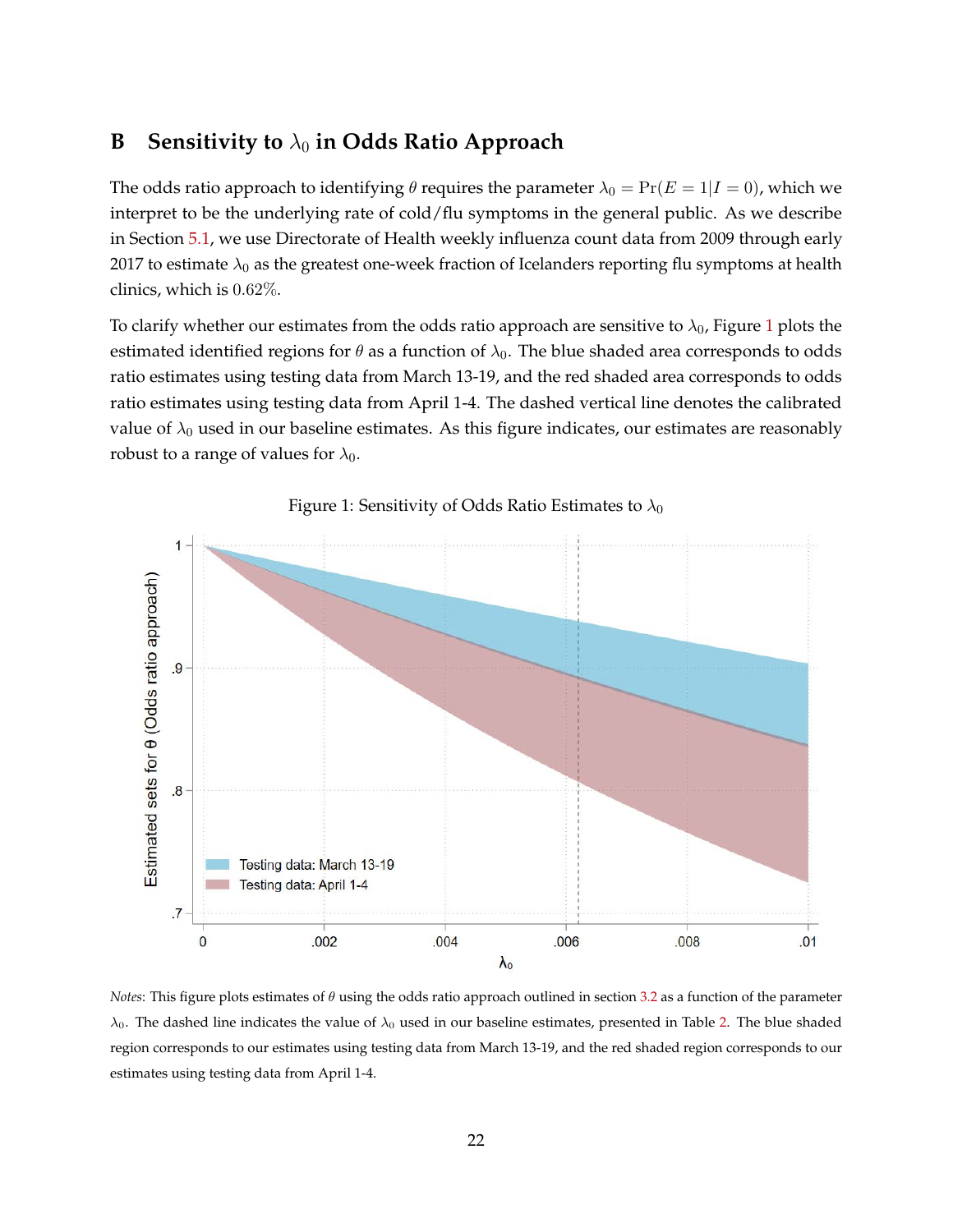# <span id="page-23-0"></span>**C [Manski and Molinari](#page-16-1) [\(2020\)](#page-16-1) for Iceland**

As noted in Remark [1,](#page-7-3) we implement Equation (13) from [Manski and Molinari](#page-16-1) [\(2020\)](#page-16-1), using the publicly available data from Iceland to bound the daily population infection rate. In this section, we follow their notation: on date d,  $C_d$  is an indicator for infection,  $T_d$  for having been tested, and  $R_d$  for have a positive test result. In particular, we aggregate counts of infections and tests from deCODE and NUHI for each day, available at <https://www.covid.is/data>. We take as the population of Iceland 364,134, as in our main analysis (see Appendix Section [D\)](#page-24-0). We use [Manski and](#page-16-1) [Molinari'](#page-16-1)s upper and lower bounds on the false negative rate  $P(C_d = 1|T_d = 1, R_d = 0) \in [0.1, 0.4]$ . The method requires taking the minimum and maximum of values before and after the given date d. We take these values from the first date of double-digit positive test count (March 4) to the day before the positive test count returned to single digits for the first time (April 12). We then report the bounds for the dates relevant to our analysis, March 13 through April 4, in Table [3.](#page-23-1)

| Date | Lower Bound | Upper Bound |
|------|-------------|-------------|
| 3/13 | 0.0001475   | 0.4084      |
| 3/14 | 0.0001480   | 0.4084      |
| 3/15 | 0.0003447   | 0.4084      |
| 3/16 | 0.0005281   | 0.4084      |
| 3/17 | 0.0005281   | 0.4092      |
| 3/18 | 0.0006923   | 0.4092      |
| 3/19 | 0.0006923   | 0.4092      |
| 3/20 | 0.0006923   | 0.4092      |
| 3/21 | 0.0006923   | 0.4092      |
| 3/22 | 0.0006923   | 0.4092      |
| 3/23 | 0.0006923   | 0.4092      |
| 3/24 | 0.0006923   | 0.4092      |
| 3/25 | 0.0006923   | 0.4092      |
| 3/26 | 0.0006923   | 0.4092      |
| 3/27 | 0.0006923   | 0.4092      |
| 3/28 | 0.0006923   | 0.4092      |
| 3/29 | 0.0006923   | 0.4092      |
| 3/30 | 0.0006923   | 0.4092      |
| 3/31 | 0.0006923   | 0.4092      |
| 4/1  | 0.0006923   | 0.4092      |
| 4/2  | 0.0006923   | 0.4092      |
| 4/3  | 0.0006923   | 0.4092      |
| 4/4  | 0.0006923   | 0.4092      |

<span id="page-23-1"></span>Table 3: Estimation of Population Infection Rate following [Manski and Molinari](#page-16-1) [\(2020\)](#page-16-1)

*Notes*: The table shows daily bounds on the population infection rate following Equation (13) of [Manski and Molinari](#page-16-1) [\(2020\)](#page-16-1). See Remark [1](#page-7-3) and Appendix Section [C](#page-23-0) for details.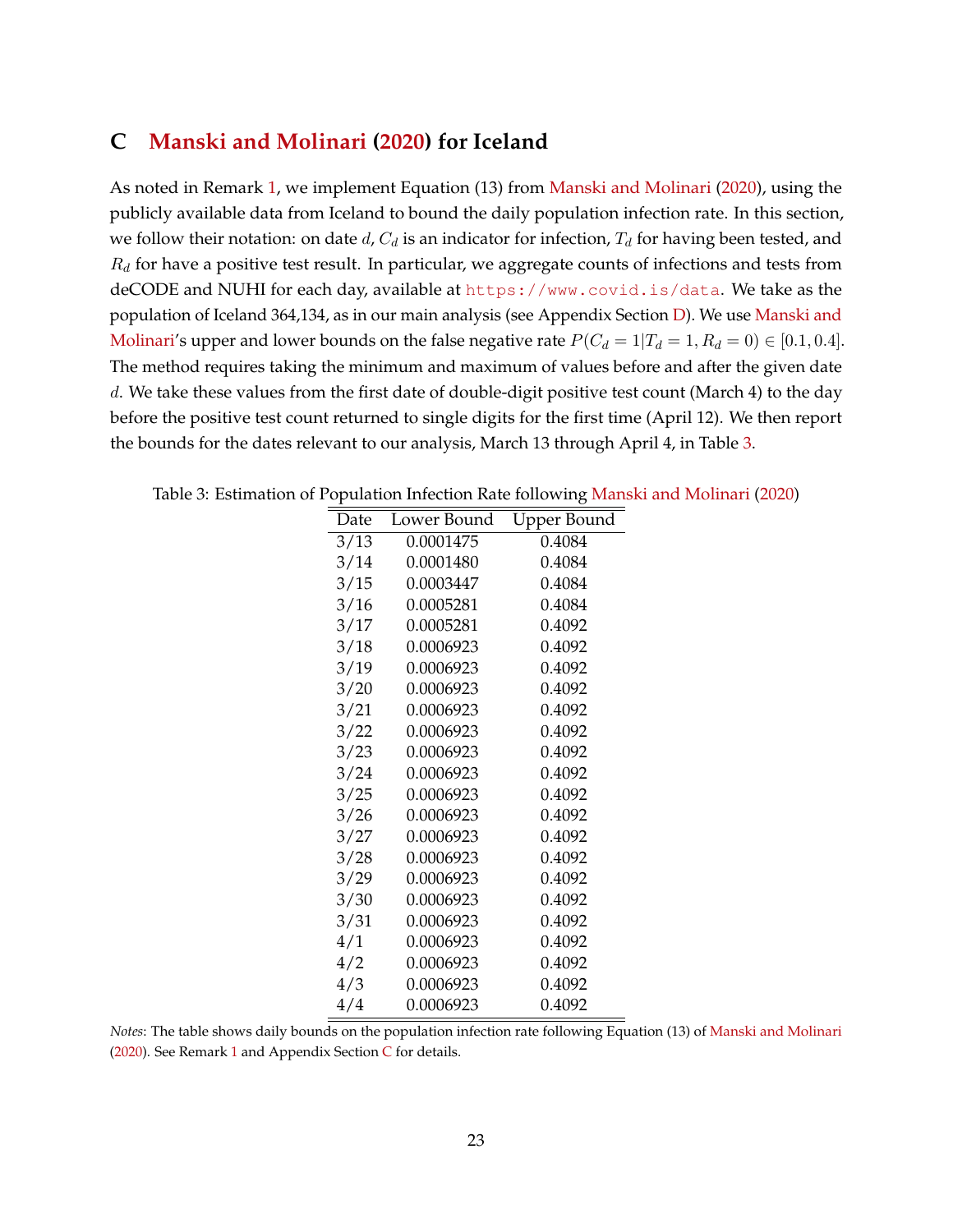# <span id="page-24-0"></span>**D Data Construction**

See the text for definitions of the various terms. This section describes the construction of each parameter in detail. Table [1](#page-12-4) summarizes the values.

- Population: Statistics Iceland estimates that the population of Iceland was 364,134 on January 1,2020.[14](#page-24-1)
- $Pr(E = 1)$ : Sum the total count of NUHI tests over the relevant dates, to match the deCODE testing dates, and divide by the Icelandic population. The daily counts are available at <https://www.covid.is/data>.
- $Pr(I = 1|E = 1)$ : Calculate the total count of NUHI infected cases and divide by the total count of NUHI tests for the relevant dates, to match the deCODE testing dates. The daily counts are available at <https://www.covid.is/data>.
- $\lambda_0$ : In considering the proportion of non-infected who are eligible for medical system testing, we seek reasonable estimates of the number of individuals not infected with COVID-19 but with serious flu-like symptoms. We use Directorate of Health weekly influenza count data from 2009 through early 2017 to estimate  $\lambda_0$  by the greatest one-week fraction of Icelanders reporting flu symptoms at health clinics.<sup>[15](#page-24-2)</sup> This period occurred in November 2009 during the H1N1 pandemic and was 0.63%.
- $\bullet~~ p^C, p^A \colon$  Divide infection count by the test count for symptomatic and asymptomatic individuals, respectively, from Table 1 of Guð[bjartsson et al.](#page-16-13) [\(2020](#page-16-13)*a*) for March 13 through March 19 (columns 4 and 5) and Table 1 of Guð[bjartsson et al.](#page-16-0) [\(2020](#page-16-0)*b*) for April 1 through April 4 (columns 8 and 9).
- $Pr(C = 1|D = 1)$ : Divide the test count on symptomatic individuals by the total test count from Table 1 of Guð[bjartsson et al.](#page-16-13) [\(2020](#page-16-13)*a*) for March 13 through March 19 (columns 4 and 5) and Table 1 of Guð[bjartsson et al.](#page-16-0) [\(2020](#page-16-0)*b*) for April 1 through April 4 (columns 8 and 9).
- $Pr(Q = 1)$ : The COVID-19 website only reports the most updated count of individuals under quarantine, but we require the proportion quarantined at the time of testing. We use the number of quarantined individuals on March 19, the last day of deCODE testing reported in Guð[bjartsson et al.](#page-16-0) [\(2020](#page-16-0)*b*) from the report of the Department of Civil Defense on March 20 and on April 1, the first day of testing of the sample from the randomized encouragement design (since deCODE randomized over the population in the days preceding April 1).<sup>[16](#page-24-3)</sup>

<span id="page-24-1"></span><sup>14</sup>[https://px.hagstofa.is/pxen/pxweb/en/Ibuar/Ibuar\\_\\_mannfjoldi\\_\\_1\\_](https://px.hagstofa.is/pxen/pxweb/en/Ibuar/Ibuar__mannfjoldi__1_yfirlit__yfirlit_mannfjolda/M AN00000.px/table/tableViewLayout1/?rxid=cdf68733-56cd-41c8-8801-d73ca7ded1cd)

[yfirlit\\_\\_yfirlit\\_mannfjolda/MAN00000.px/table/tableViewLayout1/?rxid=](https://px.hagstofa.is/pxen/pxweb/en/Ibuar/Ibuar__mannfjoldi__1_yfirlit__yfirlit_mannfjolda/M AN00000.px/table/tableViewLayout1/?rxid=cdf68733-56cd-41c8-8801-d73ca7ded1cd) [cdf68733-56cd-41c8-8801-d73ca7ded1cd](https://px.hagstofa.is/pxen/pxweb/en/Ibuar/Ibuar__mannfjoldi__1_yfirlit__yfirlit_mannfjolda/M AN00000.px/table/tableViewLayout1/?rxid=cdf68733-56cd-41c8-8801-d73ca7ded1cd)

<span id="page-24-2"></span><sup>&</sup>lt;sup>15</sup>In Icelandic: [https://www.landlaeknir.is/servlet/file/store93/item32967/influensulik.](https://www.landlaeknir.is/servlet/file/store93/item32967/influensulik.einkenni.uppfaersla.a.vef. okt2017.AG.xls_%C3%A1n%20myndar%20og%20aldursdreifingu.xls) [einkenni.uppfaersla.a.vef.okt2017.AG.xls\\_%C3%A1n%20myndar%20og%20aldursdreifingu.xls](https://www.landlaeknir.is/servlet/file/store93/item32967/influensulik.einkenni.uppfaersla.a.vef. okt2017.AG.xls_%C3%A1n%20myndar%20og%20aldursdreifingu.xls)

<span id="page-24-3"></span><sup>&</sup>lt;sup>16</sup>March 20, in Icelandic: